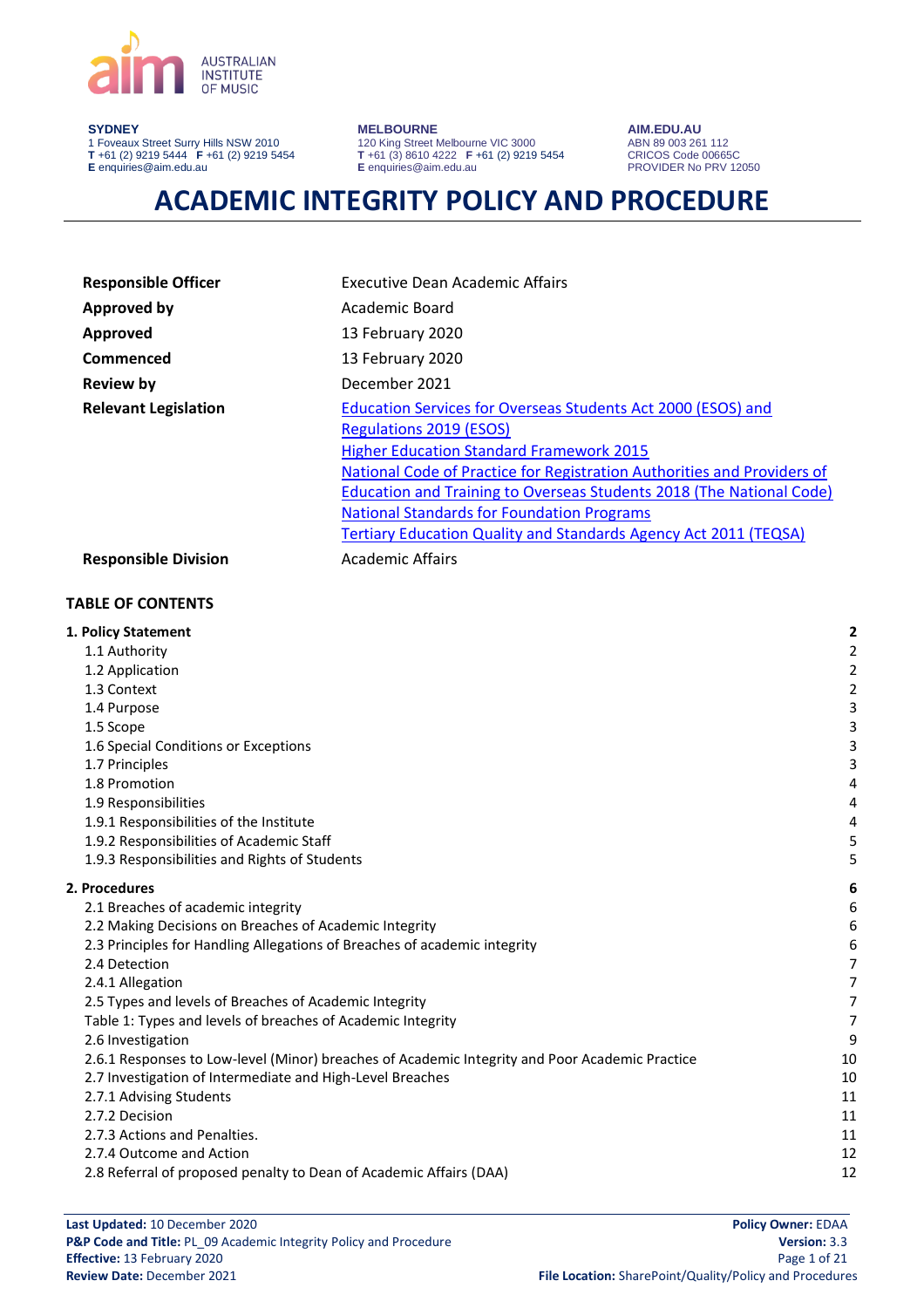

| 2.9 Conflict of Interest<br>2.10 Record Keeping<br>2.11 Appeals                | 13<br>13<br>13 |
|--------------------------------------------------------------------------------|----------------|
| 3. Accountabilities<br>3.1 Responsible Officer<br>3.2 Contact Officer          | 13<br>13<br>13 |
| 4. Supporting Information<br>4.1 Supporting Documents<br>4.2 Related Documents | 13<br>13<br>13 |
| 5. Definitions and Acronyms                                                    | 14             |
| <b>6. Approval and Review Details</b>                                          | 15             |
| 7. Flowchart - Showing process and decision points                             | 15             |
| APPENDIX A                                                                     | 16             |
| <b>APPENDIX B</b>                                                              | 18             |
| <b>APPENDIX C</b>                                                              | 20             |
|                                                                                |                |

#### <span id="page-1-0"></span>**1. Policy Statement**

#### <span id="page-1-1"></span>**1.1 Authority**

**The Australian Institute of Music Limited (AIM), known as 'the Institute', is governed by the Board of Directors (BoD) with academic authority delegated to the Academic Board (AB). The BoD and AB** share joint responsibility for ensuring that all academic policies and procedures follow 'best practice' principles for Higher Education and other sectors of educational delivery, in compliance with relevant Australian legislation and current regulatory requirements.

AIM is committed to ensuring that students are aware as to what academic integrity entails, how breaches can be avoided, how it can be effectively practiced and what penalties are imposed when breaches of academic integrity are detected. Academic integrity including plagiarism, contract cheating and other related improper academic conduct, is a matter which the Institute treats very seriously and is managed in accordance with the relevant legislation and standards

### <span id="page-1-2"></span>**1.2 Application**

This policy and procedure applies to the delivery of all accredited and non-accredited AIM programs offered at the Sydney and Melbourne campuses. If applicable, this policy and procedure will also apply in future, wherever accredited AIM programs are approved for delivery elsewhere in Australia or overseas.

#### <span id="page-1-3"></span>**1.3 Context**

AIM is committed to upholding principles of academic integrity and to fostering good academic practice by all students and staff.

AIM seeks to ensure that any incidences of poor academic practice and breaches of academic integrity are addressed through educative responses as well as penalties that may be applied. AIM endorses the academic values of respect for knowledge, scholarship and scholarly activity and aims to ensure that any practices which devalue the quality of learning, both for the individual and for others are appropriately addressed through student support.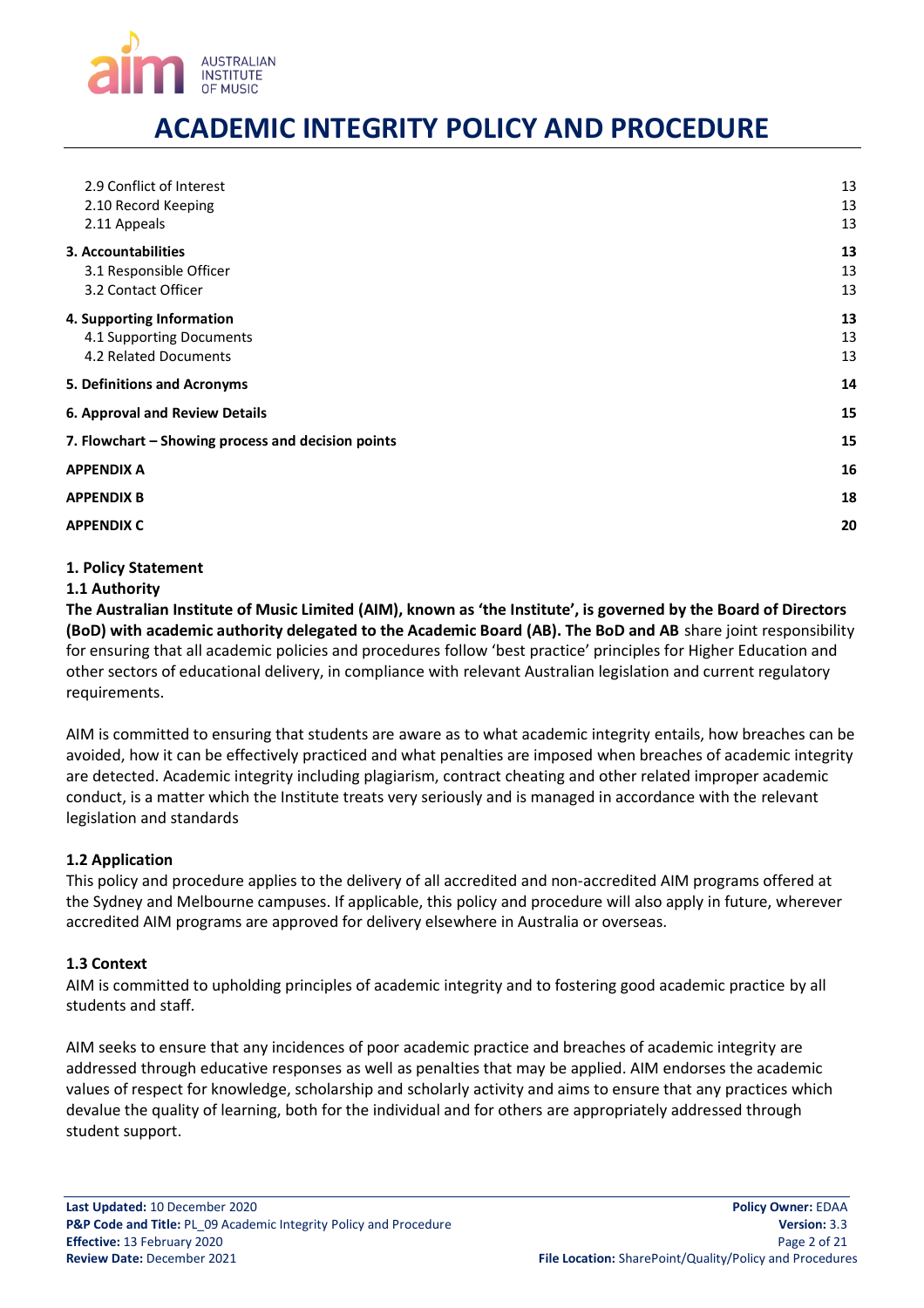# **AUSTRALIAN INSTITUTE**

# **ACADEMIC INTEGRITY POLICY AND PROCEDURE**

Good scholarship necessarily requires building on, and incorporating, the work of others. This use must be appropriately acknowledged. Whenever the thoughts, words, drawings, designs, statistical data, computer programs, performances or other creative works of others are used, either by direct quotation, by paraphrasing or by the use of another's ideas, the author and the source must be clearly identified through the use of proper referencing. This acknowledgment of the contributions of others is not solely a matter of honesty; it also shows the extent to which the student has consulted appropriate references and source materials during preparation of their work for submission. It thus plays a very positive role in academic assessment, by demonstrating how well the student has taken into account work already done in the relevant field.

Plagiarism, cheating, unwarranted collusion and falsification of data are dishonest practices that contravene AIM's academic values. Breaches of academic integrity in connection with the preparation or presentation of an essay, report, assessment, exercise, dissertation, examination, thesis or creative works, will be dealt with under this policy.

# <span id="page-2-0"></span>**1.4 Purpose**

The purpose of this policy and procedure is to:

- a. Provide advice to students on ways to avoid breaches of academic integrity.
- b. Identify the responsibilities of the Institute and of individual staff and the rights and responsibilities of students with regard to the prevention and detection of any breaches of academic integrity in all academic programs;
- c. Outline transparent and relatively streamlined procedures that can be applied consistently across the Institute in the investigation of, and subsequent action, cases of suspected/alleged breaches of academic integrity;
- d. Provide a system of procedures that facilitates a manageable workload for academic staff and academic leaders when handling cases of suspected/alleged breaches of academic integrity while ensuring procedural fairness for students in such cases;
- e. Provide advice for academic staff on the prevention and detection of breaches of academic integrity

# <span id="page-2-1"></span>**1.5 Scope**

This policy and procedure applies to all students studying an AIM Foundation Program or Higher Education course.

# <span id="page-2-2"></span>**1.6 Special Conditions or Exceptions**

N/A

# <span id="page-2-3"></span>**1.7 Principles**

A number of principles underpin AIM's approach to academic integrity; these are:

- a. Academic integrity is an integral part of education and is embedded into day-to-day teaching
- b. The provisions of educative support is a key component underpinning any instances of addressing poor academic practice and as a measure in dealing with any student breaches of academic integrity.
- c. All suspected or alleged breaches of academic integrity will be handled through ethical decision making processes, minimising potential harm (physical, intellectual, emotional, professional, reputational, etc.) for students, staff, and the organisation arising from decisions
- d. All investigation and decision making will be handled with procedural fairness and natural justice; the history of past breaches and determinations for any student will not be considered until a decision is made on whether the alleged breach has been substantiated.
- e. All investigations and determinations will be handled with security and privacy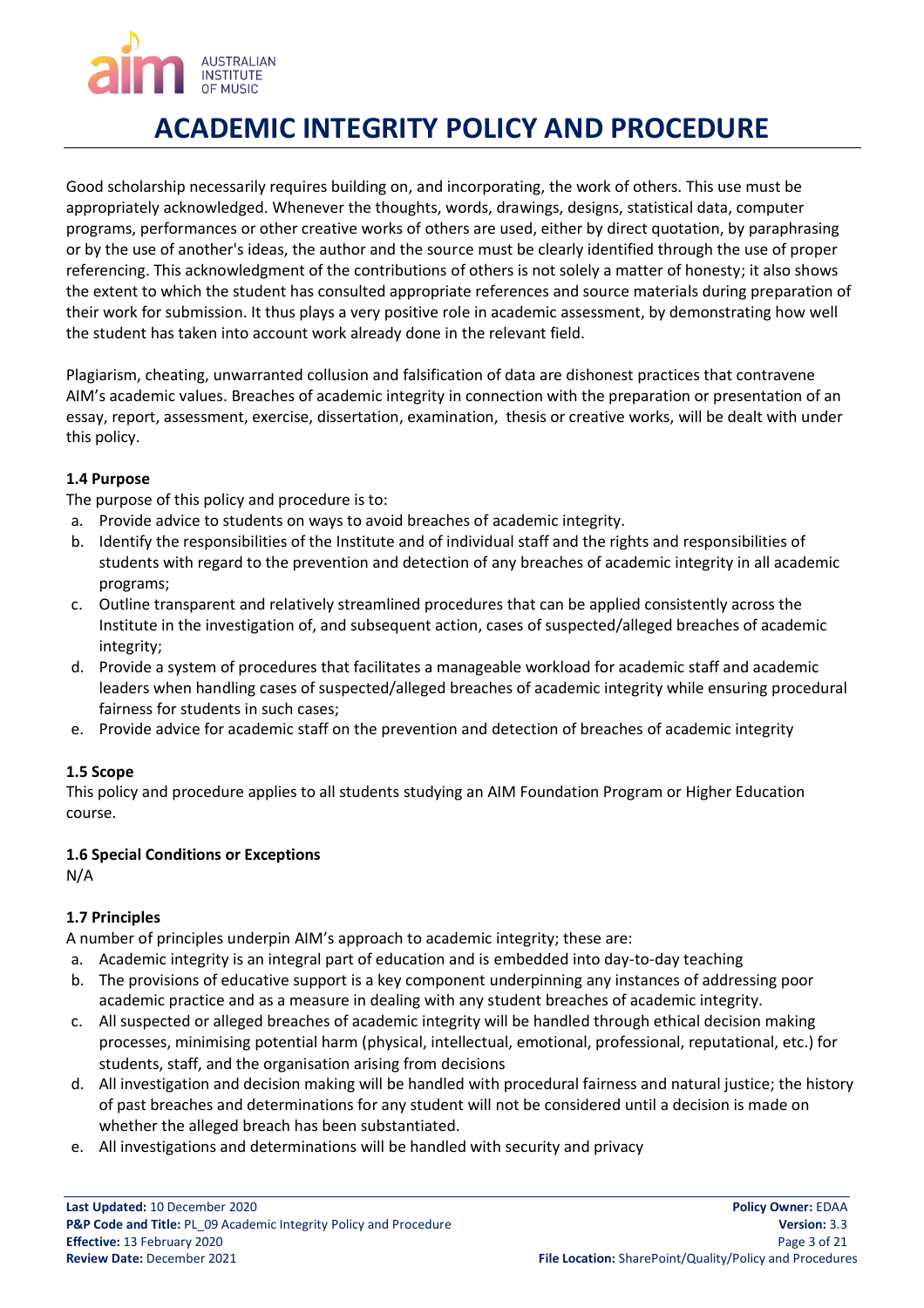

- f. All suspected or alleged breaches of academic integrity will be treated through equitable processes ensuring that similar breaches (under similar circumstances, with similar findings and consequent outcomes for students) are treated equivalently.
- g. All decision making will be transparent and avoid ad hoc responses.
- h. Outcomes and penalties that are appropriate to breaches should be justifiable and defensible.
- i. Handling suspected and alleged breaches of academic integrity is not a legal process; where insufficient evidence exists then decisions are made on the balance of probability.
- j. Decisions will be made by appropriate staff at appropriate levels.
- k. Every effort will be made to ensure timeliness, efficiency, effectiveness and decision making at the appropriate level, in determining an appropriate outcome
- l. All allegations and subsequent determinations will be recorded on a central system, with a summary report tabled at the Learning and Quality Committee (LQC) and Academic Board (AB)

### <span id="page-3-0"></span>**1.8 Promotion**

Academic integrity will be promoted in a variety of ways, including the following:

For Students:

- a. As an integral part of orientation, all students must be made aware of the range of support services available through the Student Experience and Success team, eg, good academic practice and academic skills
- b. The requirement that all students undertake an Academic Integrity module available through Sharepoint. This should be completed in the first four weeks of enrolment. There will be a register of completion of the unit monitored by the Academic Administration Manager. Students will not be allowed to submit any assessments until after they have completed the module
- c. A range of self-help resources available on AIM's web site.
- d. The provision of clear and succinct information about Turnitin and how to read the reports produced.
- e. Through teaching and support available during every class

### For Staff:

- a. Professional development and training in the promotion of academic integrity to students.
- b. Professional development and training for staff on using assessment design to reduce the likelihood of breaches of academic integrity through, e.g. changing assessment questions between offerings, creating authentic assessments which vary depending on the student, changing the topics/case studies, reflective tasks, applying theory to real contexts, presentations, first-person writing.

### <span id="page-3-1"></span>**1.9 Responsibilities**

The Institute views with the greatest concern the action of students who act dishonestly or improperly in connection with their academic work and it is committed to both providing educative responses for students and to imposing strict penalties on those students who are found to knowingly or consistently contravene the Institute's breaches of *Academic Integrity Policy.* To avoid breaches of academic integrity, it is important for the institution, students and staff to understand their respective responsibilities.

### <span id="page-3-2"></span>**1.9.1 Responsibilities of the Institute**

The Institute has an obligation to:

- a. Set in place and publicise to all academic staff and students the Institute's policies and procedures relating to breaches of academic integrity;
- b. Inform all parties of their rights and responsibilities;
- c. Ensure that the policies and procedures are implemented consistently across both campuses;
- d. Provide advice to students on how to avoid breaches of academic integrity;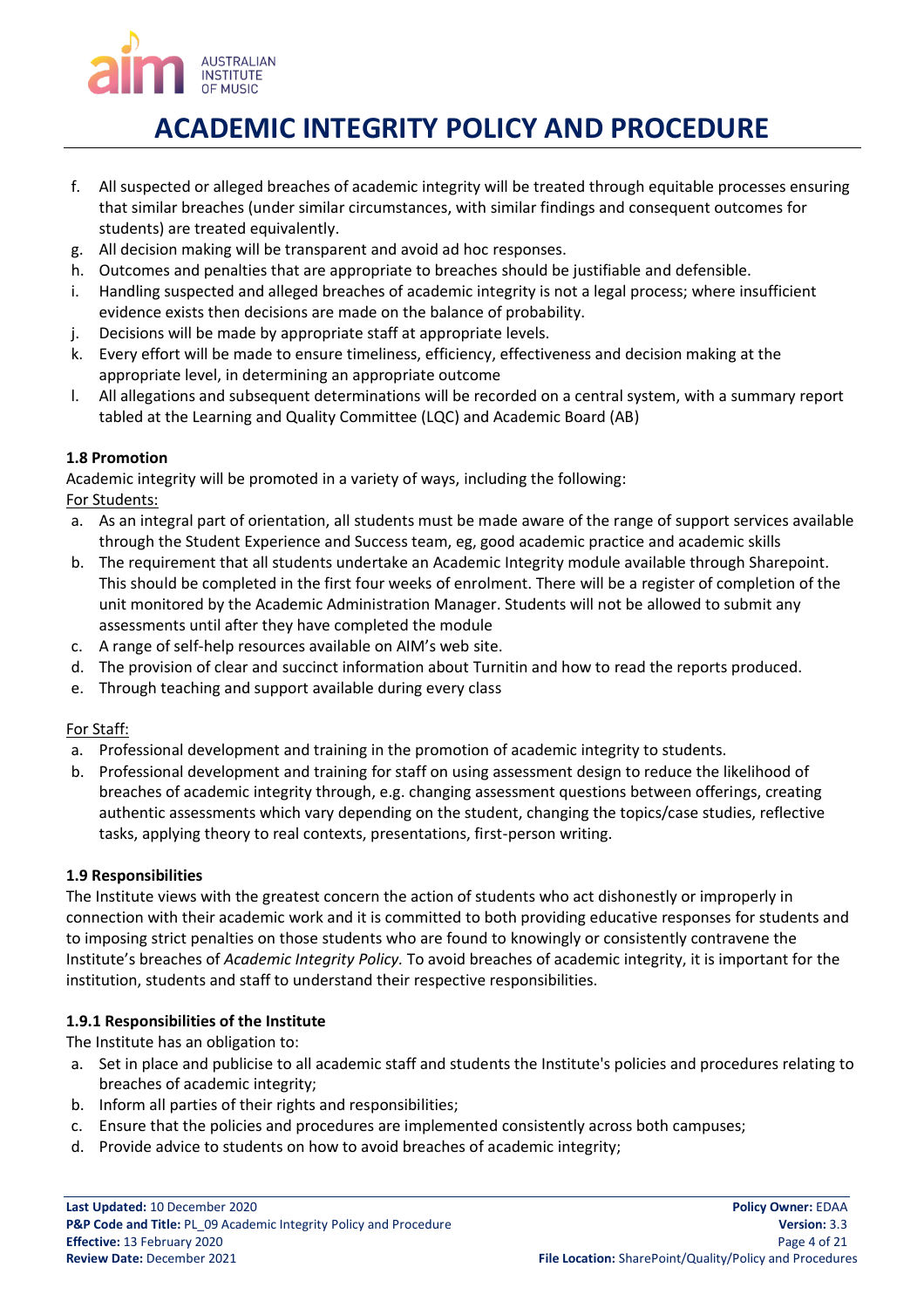

- e. Provide advice to staff on how to minimise opportunities for breaches of academic integrity, and how to detect instances of breaches of academic integrity;
- f. Provide students with proper opportunities to answer allegations of breaches of academic integrity;
- g. Provide and publicise a process for students to appeal decisions arising from breaches of academic integrity; and
- h. Maintain a register of all *Breaches of Academic Integrity Incidences* on Paradigm (AIM's Student Record Management System).

# <span id="page-4-0"></span>**1.9.2 Responsibilities of Academic Staff**

Individual members of the academic staff have a responsibility to:

- a. Know the policies and procedures of the Institute, with respect to academic integrity including plagiarism, cooperation and group work, and to apply them consistently;
- b. Explain to students both good scholarly practice and the concept of academic integrity;
- c. Ensure that adequate information is provided to students about referencing requirements and academic conventions for the use of others' work, as appropriate for the discipline;
- d. Inform students of obligations regarding acknowledgement of collaborative work, and give clear guidelines for group work;
- e. Inform students of the plagiarism software 'Turn-it-in' and how to use it;
- f. Be aware of the needs of students who come from educational backgrounds where there have been different pedagogical conventions and where, for example, critical thinking is discouraged and where using the words of authorities is considered the best way to present information;
- g. Provide students with early notification or fair warning if they believe any individual or group may be at risk of breaching guidelines relating to academic integrity, including, for example, plagiarism, group work, collusion and collaboration or cheating;
- h. Give clear feedback about referencing problems;
- i. Refer students to sources of advice on academic writing; and
- j. Ensure that allegations of student breaches of academic integrity are based on firm evidence.

# <span id="page-4-1"></span>**1.9.3 Responsibilities and Rights of Students**

Students have a responsibility to:

- a. Read, understand and comply with the policy on breaches of academic integrity;
- b. Undertake the academic integrity module
- c. Familiarise themselves with the conventions of referencing for their discipline(s);
- d. Avoid all acts which could be considered breaches of academic integrity;
- e. Seek assistance from appropriate Institute sources and support services where they are aware that they need more knowledge and skills; and

Students have a right to:

- a. Be informed of the policies of the Institute, with respect to academic honesty including plagiarism, cooperation and group work;
- b. Be provided with clear guidelines on academic styles required in each unit;
- c. Receive practical comments which assist them to review their work;
- d. Expect clear guidelines relating to all aspects of group work;
- e. Expect early notification or fair warning in the case where an academic believes a student or group of students may be at risk of breaching guidelines relating to academic integrity, collusion and collaboration;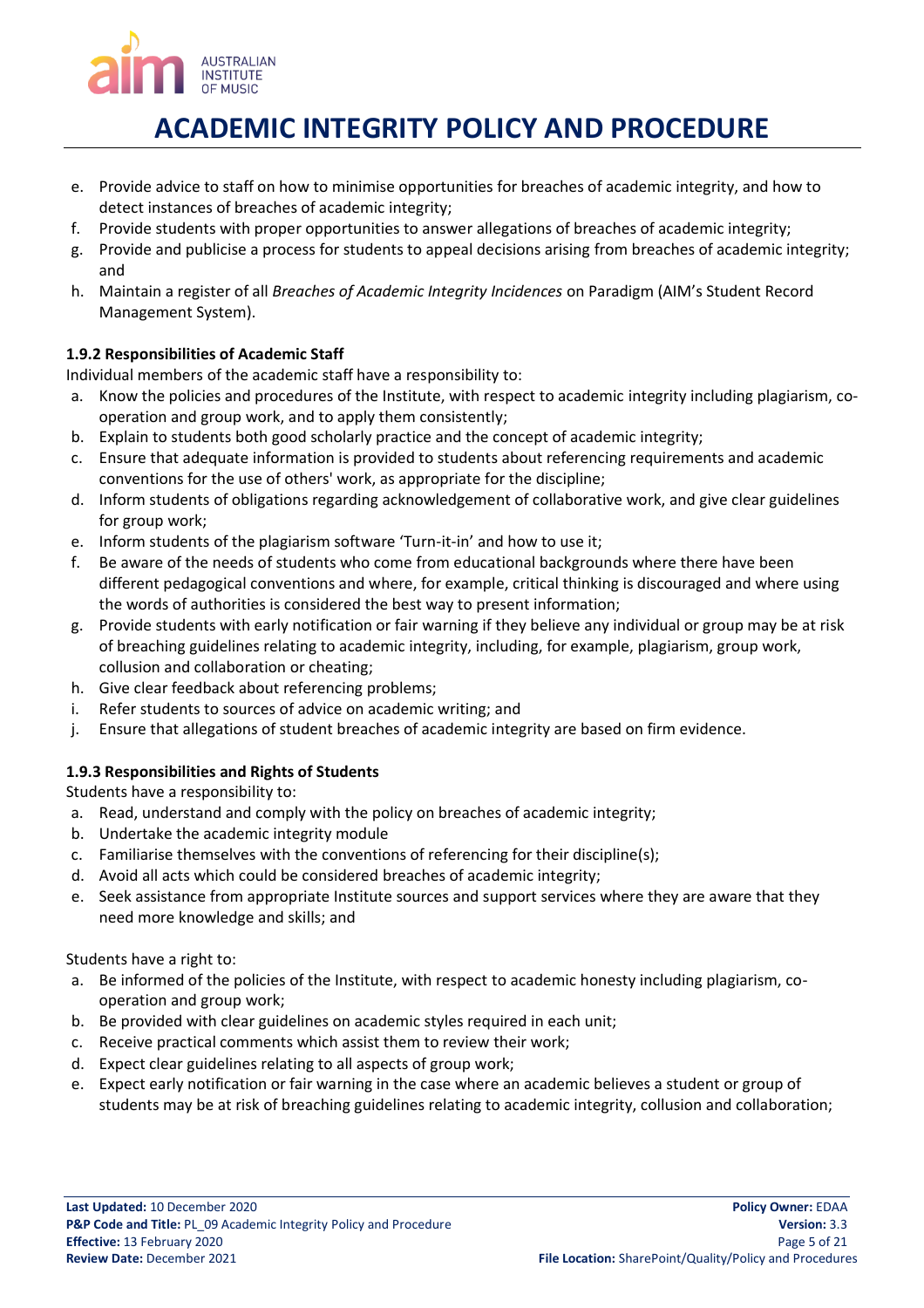

- f. Participate in appropriate learning experiences designed to improve their competency in writing and study skills, understanding of the requirements of group work, and development of personal attributes, in particular, ethical behaviour;
- g. Expect a consistent interpretation of breaches of academic integrity and consistent application of procedures for dealing with suspected breaches of academic integrity across the Institute; and
- h. Know that each assessment task, of whatever form, may not be marked unless a separate signed plagiarism declaration has been received.

# <span id="page-5-0"></span>**2. Procedures**

### <span id="page-5-1"></span>**2.1 Breaches of academic integrity**

Breaches of academic integrity fall into the following seven broad categories.

- 1. Plagiarism
- 2. Cheating
- 3. Contract cheating
- 4. Collusion/facilitating academic dishonesty
- 5. Fraud
- 6. Misrepresentation/fabrication
- 7. Obstruction/interference

# **Appendix A** contains examples of breaches of academic integrity

### <span id="page-5-2"></span>**2.2 Making Decisions on Breaches of Academic Integrity**

All allegations of breaches of academic integrity will be considered in the context of the following factors:

- a. The extent of the breach: amount or proportion of assessment item or work that is not the student's own.
- b. The student's evident intention: intentionality or purposefulness of the act (including repeated breaches)
- c. The stage/level of the program e.g. foundation, first year or third year, undergraduate or postgraduate: this relates to the expectation that the student should be aware of the seriousness of their actions.
- d. If substantiated, the number of previous offences
- e. English as a second language
- f. The student's learning background and experience in meeting the conventions of academic practices
- g. The expectation that student should be aware of the seriousness of their actions
- h. Academic conventions within the relevant discipline
- i. The impact of a particular outcome on a student's progression and/or impact on other students (e.g. the individual, other students, reputation of AIM, etc)
- j. The extent of information provided to the student about academic integrity as part of their course, and
- k. Information about the student held on Paradigm, if applicable.

### <span id="page-5-3"></span>**2.3 Principles for Handling Allegations of Breaches of academic integrity**

These overarching principles should be applied in investigating a case of an alleged breach of academic integrity:

- a. Each case will be treated on its merits.
- b. The level of intent to deceive, the extent of the breach of academic integrity, and if substantiated, the student's history in regard to breaches of academic integrity will be considered.
- c. Judgments should be more lenient for students in their first study period at the commencement of their program of study.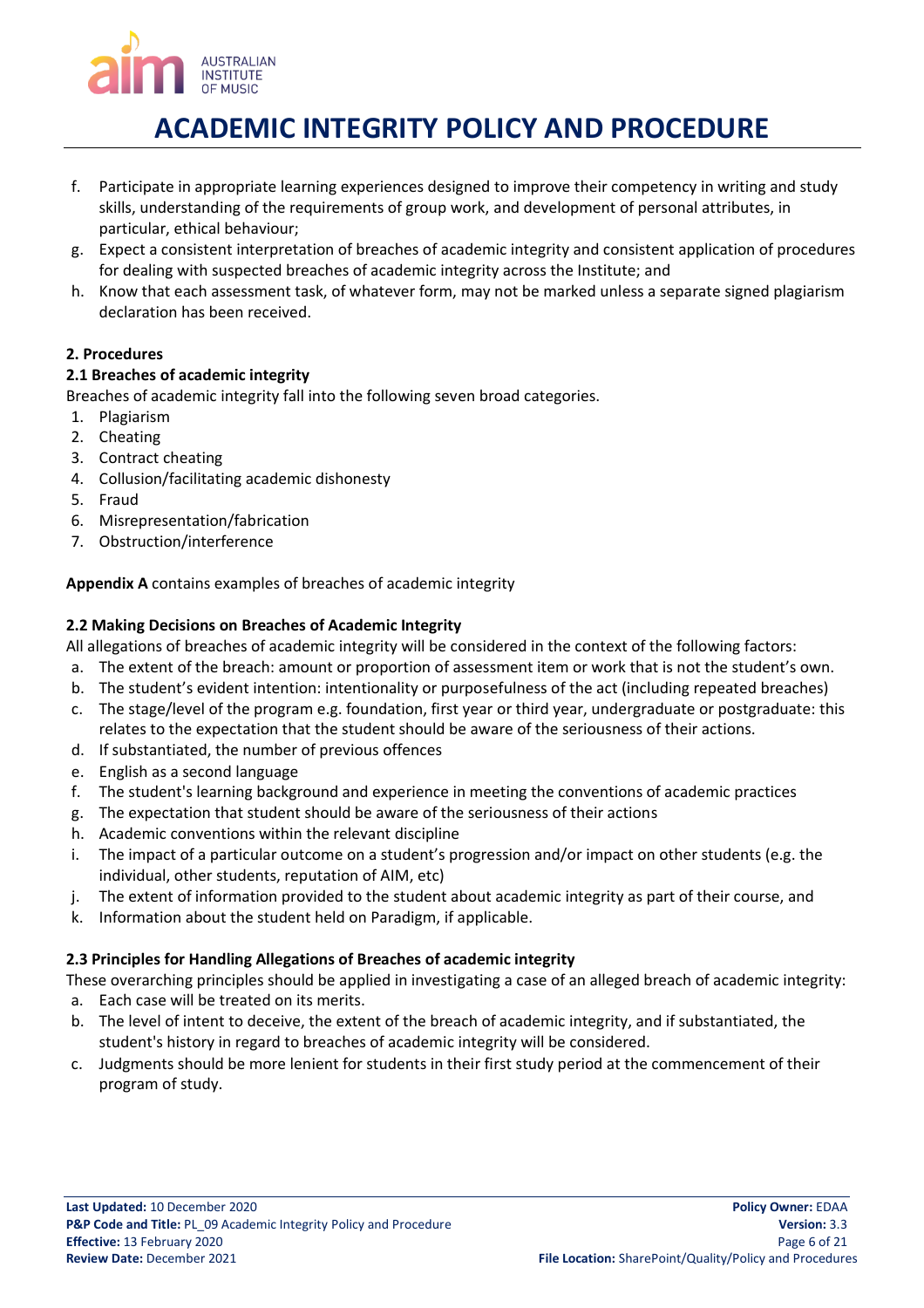

### <span id="page-6-0"></span>**2.4 Detection**

Detection of a breach of academic integrity arises when the Lecturer has reason to suspect that a specific piece of that student's work shows evidence of contract cheating, collusion, fraud or plagiarism. If the evidence is detected in the first instance by a Lecturer, they are to inform the Associate Head of Learning & Teaching responsible for the oversight of the Unit(s) in question at the earliest possible opportunity.

#### <span id="page-6-1"></span>**2.4.1 Allegation**

When a breach of academic integrity is alleged, the Lecturer presents a report on the matter to the Associate Head of Learning & Teaching responsible for the unit along with a copy of the written work with the alleged breach of academic integrity identified and any other evidence to be relied upon to support the allegation. The Lecturer and the Associate Head of Learning & Teachings will discuss whether or not there is a prima facie case for the alleged breach of academic integrity and whether this is a low-level, intermediate-level or high-level breach being guided by Table 1 in Section 2.5.

### <span id="page-6-2"></span>**2.5 Types and levels of Breaches of Academic Integrity**

Breaches in each of the seven broad categories identified in Section 2.1 may be identified as minor, moderate or major breaches of academic integrity. Examples of the breaches and the officers responsible for handling those respective breaches are detailed in the following table.

| <b>Breach Characteristic:</b> |                                                                                                         | Low-level breach<br>or Poor Academic<br><b>Practice</b> | Intermediate-<br>level breach                                                                       | <b>High-level breach</b>                |
|-------------------------------|---------------------------------------------------------------------------------------------------------|---------------------------------------------------------|-----------------------------------------------------------------------------------------------------|-----------------------------------------|
|                               | <b>Responsibility for handling</b>                                                                      | Lecturer                                                | <b>Associate Head of</b><br>Learning &<br><b>Teaching</b>                                           | <b>Head of Learning</b><br>and Teaching |
| 1.                            | Plagiarism                                                                                              |                                                         |                                                                                                     |                                         |
| a.                            | Using another person's ideas, designs, words or any<br>other work without appropriate acknowledgement   |                                                         |                                                                                                     |                                         |
| b.                            | Re-using one's own work without appropriate<br>acknowledgement                                          | Sentences or<br>paragraphs                              | Resubmitting<br>(recycling) whole<br>or substantial<br>assessment item<br>for another<br>assessment |                                         |
| c.                            | Inadequate or inconsistent referencing                                                                  |                                                         | (if repeated)                                                                                       |                                         |
| d.                            | Paraphrasing too close to the original                                                                  |                                                         | substantial<br>volume of text                                                                       |                                         |
| e.                            | Minor copying of published material - verbatim<br>transcription without referencing                     | one or two<br>sentences                                 | substantial<br>volume of text                                                                       |                                         |
| f.                            | Copying (and passing on) answers to questions at the<br>end of practical tests or viva voce assignments |                                                         |                                                                                                     |                                         |
| g.                            | Misuse of online learning system e.g. copying another<br>student's work from online discussion boards   |                                                         | (if repeated)                                                                                       |                                         |
| 2.                            | <b>Cheating</b>                                                                                         |                                                         |                                                                                                     |                                         |

#### <span id="page-6-3"></span>**Table 1: Types and levels of breaches of Academic Integrity**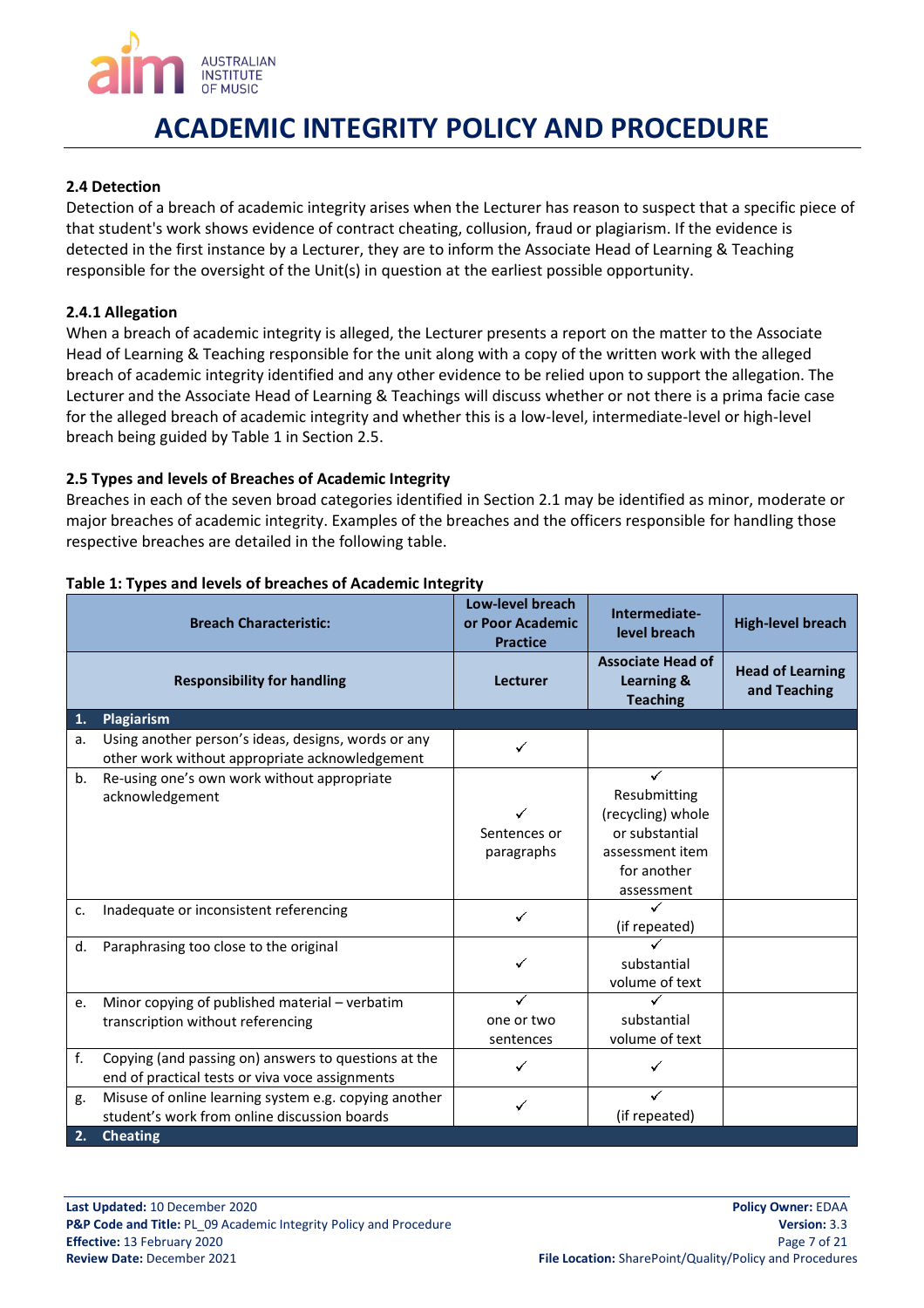

| <b>Breach Characteristic:</b> |                                                                                                                                                                                                                                                                                                                                       | Low-level breach<br>or Poor Academic<br><b>Practice</b> | Intermediate-<br>level breach                             | <b>High-level breach</b>                |
|-------------------------------|---------------------------------------------------------------------------------------------------------------------------------------------------------------------------------------------------------------------------------------------------------------------------------------------------------------------------------------|---------------------------------------------------------|-----------------------------------------------------------|-----------------------------------------|
|                               | <b>Responsibility for handling</b>                                                                                                                                                                                                                                                                                                    | Lecturer                                                | <b>Associate Head of</b><br>Learning &<br><b>Teaching</b> | <b>Head of Learning</b><br>and Teaching |
| а.                            | Accessing, purchasing, exchanging or offering for<br>purchase any item to be submitted as an assessment<br>task including through social media, identify it as<br>contract cheating                                                                                                                                                   |                                                         |                                                           | ✓                                       |
| b.                            | Behaving inappropriately, deceitfully or dishonestly in<br>examinations, in the preparation of assessable items<br>or during in-class assessments or in the context of<br>professional experience placements/assessments                                                                                                              |                                                         |                                                           | ✓                                       |
| c.                            | Using or possessing prohibited equipment or material<br>during an examination                                                                                                                                                                                                                                                         |                                                         | $\checkmark$                                              | ✓                                       |
| d.                            | Sending, receiving or accessing, or endeavouring to<br>send, receive or access any source of stored<br>electronic information during an examination or<br>online or class test unless specified by the<br>examiner/tutor                                                                                                              |                                                         |                                                           |                                         |
| e.                            | Drawing or writing on materials, or reading materials,<br>other than the exam papers provided, during an<br>examination                                                                                                                                                                                                               |                                                         | ✓                                                         |                                         |
| f.                            | Behaving inappropriately and not in accordance with<br>the Student Code of Conduct in in-class assessments,<br>group work or in professional experience placements                                                                                                                                                                    |                                                         |                                                           |                                         |
| g.                            | The student knowingly acts as a 'ghost-writer'<br>producing or contributing content for an assessment<br>task with the intent of assisting another student to<br>plagiarise,                                                                                                                                                          |                                                         |                                                           |                                         |
|                               | 3. Colluding / facilitating breaches of academic integrity                                                                                                                                                                                                                                                                            |                                                         |                                                           |                                         |
| а.                            | Assisting another student, intentionally or recklessly,<br>to commit a breach of academic integrity                                                                                                                                                                                                                                   |                                                         |                                                           |                                         |
| b.                            | Unauthorised collaboration with other students on<br>assessable work (therefore an individual task - not<br>group work)                                                                                                                                                                                                               |                                                         |                                                           |                                         |
| c.                            | Uploading a copy of a unit outline or other unit or<br>course materials to an external website or server<br>without express permission of the Institute, for any<br>other reason than personal use (permission should be<br>sought from the Associate Head of Learning &<br>Teaching for unit materials)                              |                                                         |                                                           |                                         |
| d.<br>4.                      | Removing or endeavouring to remove from the<br>examination room any question or answer paper,<br>other paper provided for use by the student during<br>the course of the examination, or other material<br>which is the property of the Institute, unless<br>authorised by the examination supervisor and<br>examiner<br><b>Fraud</b> |                                                         |                                                           |                                         |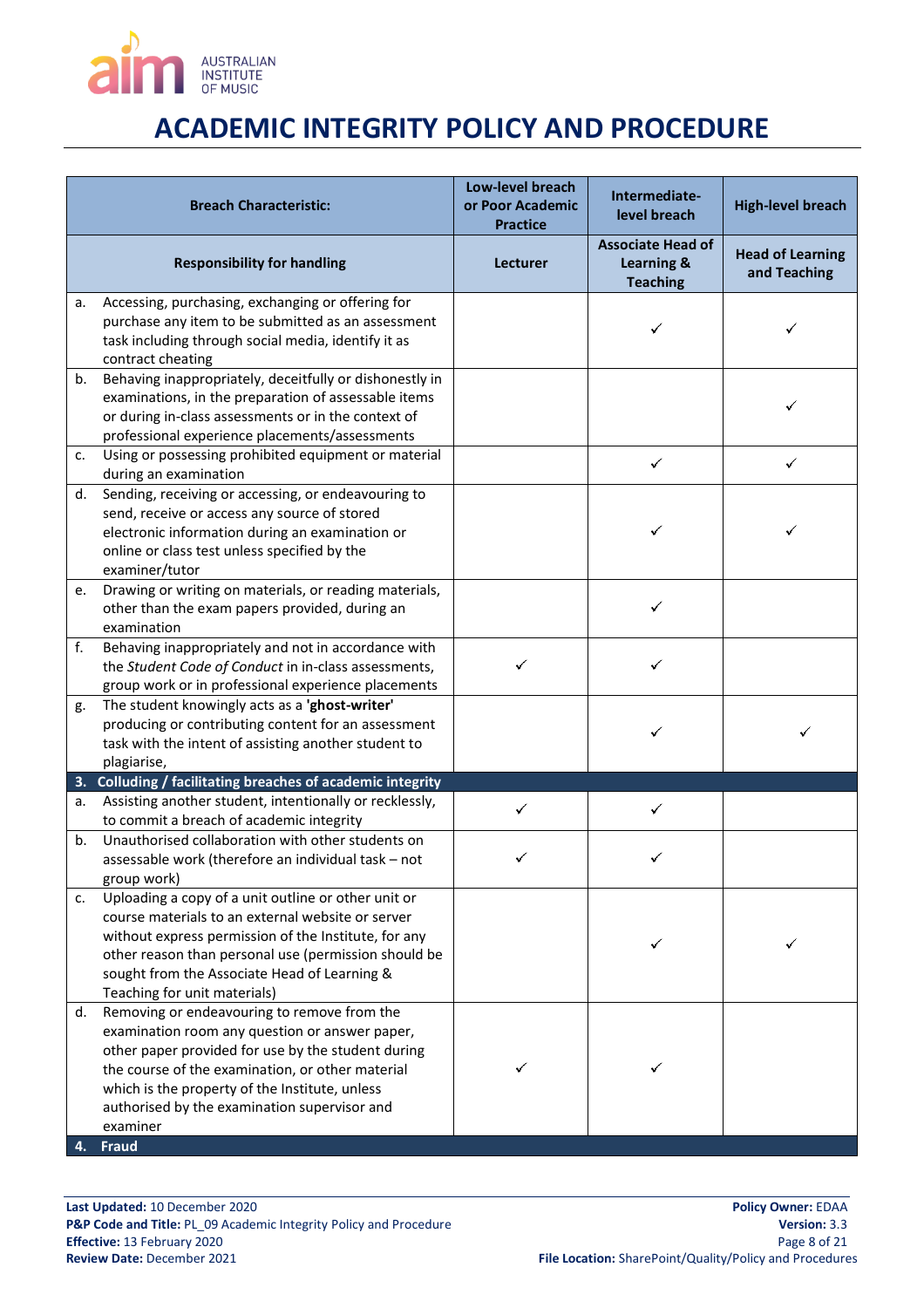

|    | <b>Breach Characteristic:</b>                                                                                                                                                                                                                                               | Low-level breach<br>or Poor Academic | Intermediate-                                             | <b>High-level breach</b>                |
|----|-----------------------------------------------------------------------------------------------------------------------------------------------------------------------------------------------------------------------------------------------------------------------------|--------------------------------------|-----------------------------------------------------------|-----------------------------------------|
|    |                                                                                                                                                                                                                                                                             | <b>Practice</b>                      | level breach                                              |                                         |
|    | <b>Responsibility for handling</b>                                                                                                                                                                                                                                          | Lecturer                             | <b>Associate Head of</b><br>Learning &<br><b>Teaching</b> | <b>Head of Learning</b><br>and Teaching |
| a. | Impersonating another student, or a student allowing<br>another individual to impersonate him/her, for the<br>purpose of completing an exam, assessment task or<br>online activity                                                                                          |                                      |                                                           |                                         |
| 5. | <b>Misrepresentation / Fabrication</b>                                                                                                                                                                                                                                      |                                      |                                                           |                                         |
| а. | Submitting a piece of work, including an assessable<br>group work item, with the intention of deceiving the<br>assessor regarding individual contributions to the<br>work                                                                                                   |                                      |                                                           |                                         |
| b. | Intentional and unauthorised falsification or invention<br>of any information, experimental data or citation in<br>an assessable item                                                                                                                                       |                                      | ✓                                                         | ✓                                       |
| c. | Falsely attributing authorship of a text or article to a<br>particular person or claiming authorship of a piece of<br>writing/assessment (including e.g. claiming<br>authorship of parts of a group assignment prepared<br>by other students)                               |                                      |                                                           |                                         |
| d. | Representing data or information incorrectly,<br>improperly or falsely                                                                                                                                                                                                      | ✓                                    | ✓                                                         |                                         |
| e. | Falsely indicating participation, or recording<br>attendance on behalf of another student, in an<br>activity where attendance or specific behaviour<br>standards are required for assessment purposes                                                                       |                                      | ✓                                                         |                                         |
| f. | Falsely claiming participation in group work including<br>through online participation                                                                                                                                                                                      | ✓                                    | ✓                                                         |                                         |
| g. | Submitting a text/code-matching software originality<br>report that falsely represents the originality of an<br>assignment submitted for assessment                                                                                                                         |                                      | ✓                                                         |                                         |
| 6. | <b>Obstruction / Interference</b>                                                                                                                                                                                                                                           |                                      |                                                           |                                         |
| a) | Behaving in any way that limits the academic<br>opportunities of other students by improperly<br>impeding their work or their access to educational<br>resources e.g. keeping books out from the library,<br>stealing or removing other student's work,<br>assignment, etc. |                                      |                                                           |                                         |
| b) | Passing on misinterpreted feedback and wrong<br>information from staff e.g. through social media                                                                                                                                                                            | ✓                                    | ✓                                                         |                                         |

### <span id="page-8-0"></span>**2.6 Investigation**

When a suspected or alleged breach of academic integrity has been identified this will be investigated by the lecturer, Associate Head of Learning & Teaching or Head of Leaning and Teaching as appropriate and dependent on the severity of the alleged breach in accordance with the guidance in Table 2.5. A judgement will be made on the severity of the alleged breach informed by the five criteria set out in Table 2 in Appendix B.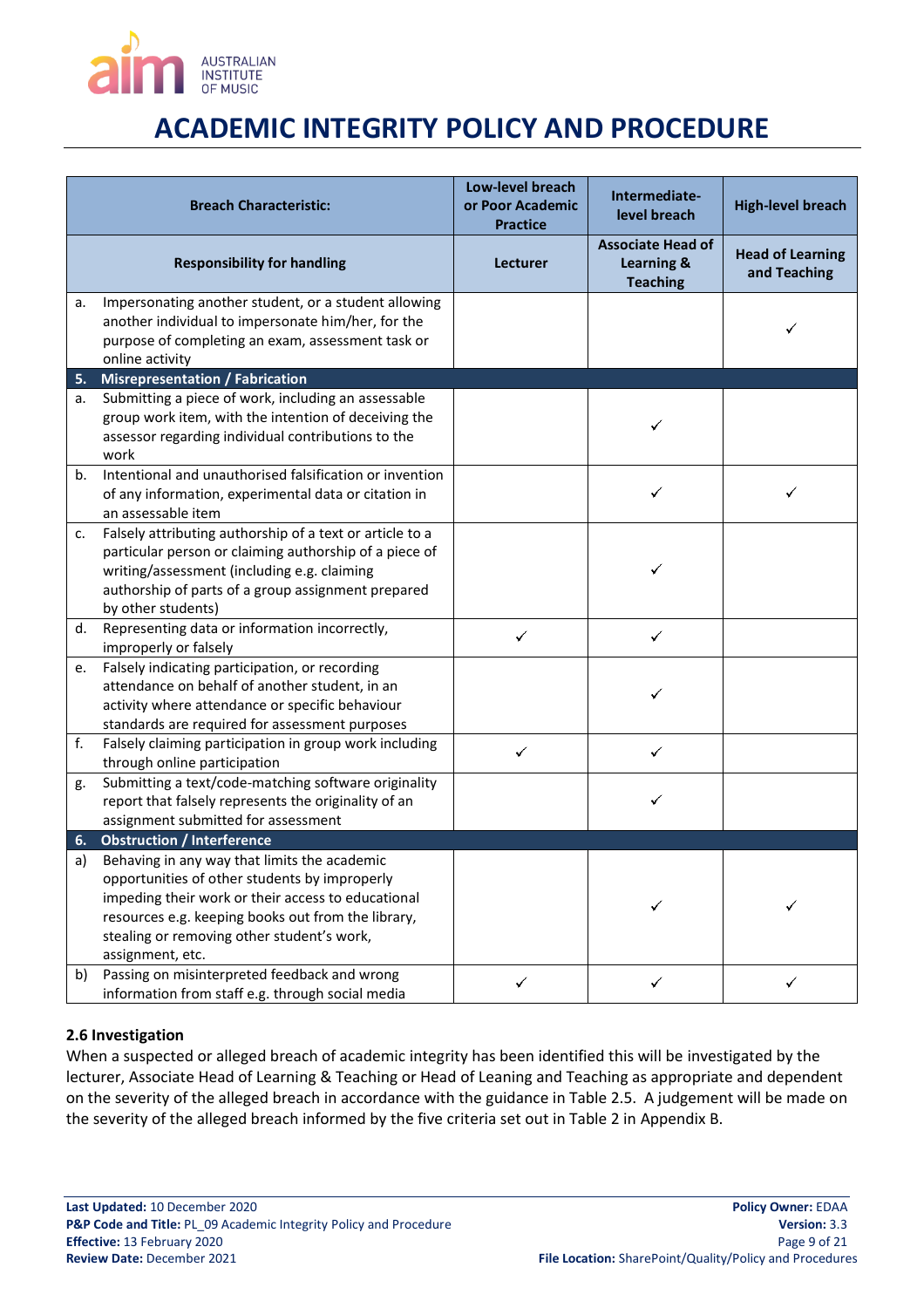

- 1. Type of breach
- 2. Extent of Breach
- 3. Experience of the Student
- 4. Intent of Student
- 5. Impact of the Breach
- a. If the alleged breach is minor and unintentional and demonstrates poor academic practice it will be dealt with by the lecturer
- b. If the alleged breach is moderate or intentional or is a second occurrence it will be dealt with by the Associate Head of Learning & Teaching responsible for the unit(s) in question
- c. If the alleged breach is an intentional and/or there are recurring breaches of academic integrity it will be dealt with by the Head of Learning and Teaching.

# <span id="page-9-0"></span>**2.6.1 Responses to Low-level (Minor) breaches of Academic Integrity and Poor Academic Practice**

Where the breach of academic integrity is found to be unintentional and poor academic practice the lecturer should address the issue through an informal meeting and discussion with the student.

The lecturer will:

- a. Give a written warning to the student
- b. Require the student to resubmit or undertake an alternative assessment task without additional penalty **or**  downgrade the mark for the assessment item by no more than 10%;
- c. Direct the student to educative responses through discussion with the student
- d. Keep a record of the student's engagement with educative responses, see **2.6.1.1**, and their completion to a satisfactory standard that demonstrates learning and ultimately understanding by the student.
- e. Inform Academic Administration of actions taken

### **2.6.1.1 Educative responses**

These may include

- a. Completion of a (remedial) academic integrity module this should be recorded
- b. Student linked to the Student Experience and Success team and required to attend
- c. Student advised of links to self-help resources and AIM's resources for academic integrity
- d. Resubmission of the problematic assignment in an improved format or given a task to complete to a standard that demonstrates learning from engagement, the completion and outcome should be recorded. Where there is a history of intentional student disengagement, a resubmitted piece of work is limited to obtaining no more than 50%.

### <span id="page-9-1"></span>**2.7 Investigation of Intermediate and High-Level Breaches**

Where alleged breaches of academic integrity are intentional and/or judged to constitute an intermediate or high-level breach they will be investigated by the Associate Head of Learning & Teaching or Head of Learning and Teaching (or nominee).

Investigations of breaches of academic integrity and advice to the student of the outcomes of the investigation must be dealt with in as timely a manner as possible. The response from the Institute at each stage should be within five (5) working days. Students who are required to respond to an allegation(s) of a breach of academic integrity will be given five (5) working days to respond to the allegation(s).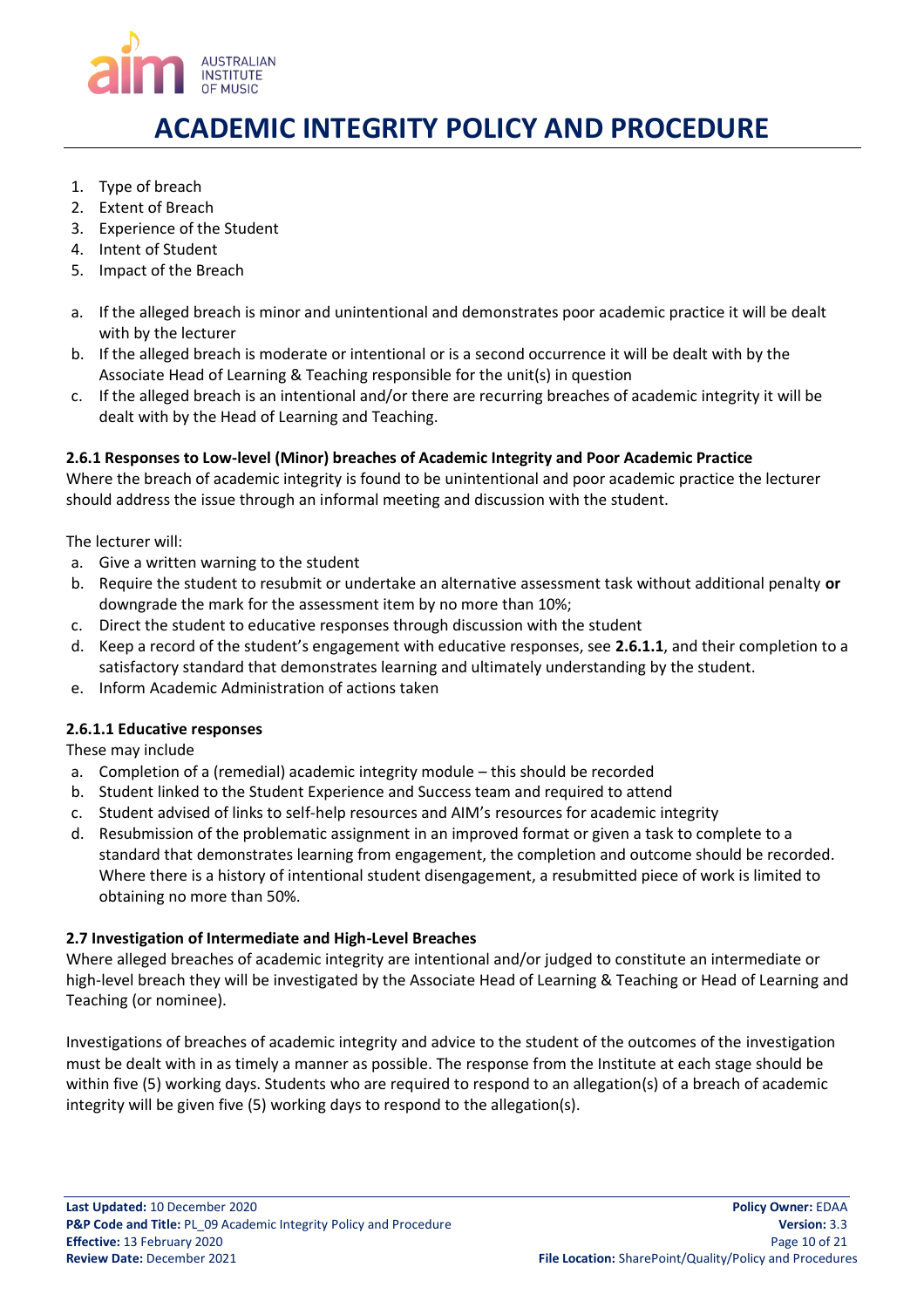

### <span id="page-10-0"></span>**2.7.1 Advising Students**

If a prima facie case for the alleged breach of academic integrity is found to exist, the student will be notified.

If the alleged breach is intentional, judged as being intermediate or is a second alleged breach the student will be advised in writing by the Associate Head of Learning & Teaching.

If it is judged to be a high-level breach, is intentional and/or is a recurring case the student will be advised in writing by the Head of Learning and Teaching (or nominee).

The Associate Head of Learning & Teaching or the Head of Learning and Teaching (or nominee), as appropriate will advise the student in writing of:

- a. The nature of the allegation;
- b. Their right to present their case in writing or orally to the relevant Associate Head of Learning & Teaching or the Head of Learning and Teaching (or nominee) according to the severity of the breach
- c. The student support available.
- d. The fact that, upon completion of the findings in relation to the case by the Associate Head of Learning & Teaching or Head of Learning and Teaching (or nominee), they will receive a written statement as to the outcome of those findings and other relevant matters.

A copy of this policy will accompany this written advice to the student. The student shall be invited to respond to the allegation in writing or via e-mail within five (5) working days of the date on the letter of advice. This response will be directed to the Associate Head of Learning & Teaching or Head of Learning and Teaching (or nominee).

The student may invite a support person to any meeting. The support person may provide the student with advice but may not act as an advocate nor make direct comment to the meeting without the permission of the Associate Head of Learning & Teaching, Head of Learning and Teaching (or nominee).

#### <span id="page-10-1"></span>**2.7.2 Decision**

When the student's response has been received, the Associate Head(s) of Learning & Teaching or the Head of Learning and Teaching (or nominee) will decide:

- a. Whether or not the evidence is sufficient to support the breach of academic integrity allegation; and
- b. On the basis of the evidence, whether the breaches of academic integrity appear to have been intentional or unintentional.

#### <span id="page-10-2"></span>**2.7.3 Actions and Penalties.**

The determination of penalties for breaches of Academic Integrity are set out in **Appendix C** in **Table 3:** *Schedule of Responses to Breaches.* All penalties imposed will be applied fairly and equitably.

In addition to the imposition of any penalty as set out in **Appendix C** in **Table 3:** *Schedule of Responses to Breaches,* all students must be directed to undertake educative responses through discussion with the student. It is important that engagement with educative responses is recorded.

#### **2.7.3.1 Educative responses**

Educative responses for intermediate and high-level breaches may include:

- a. Completion of a (remedial) academic integrity unit completion of which must be recorded.
- b. Student linked to the Student Experience and Success team
- c. Student advised of links to self-help resources and AIM's resources for academic integrity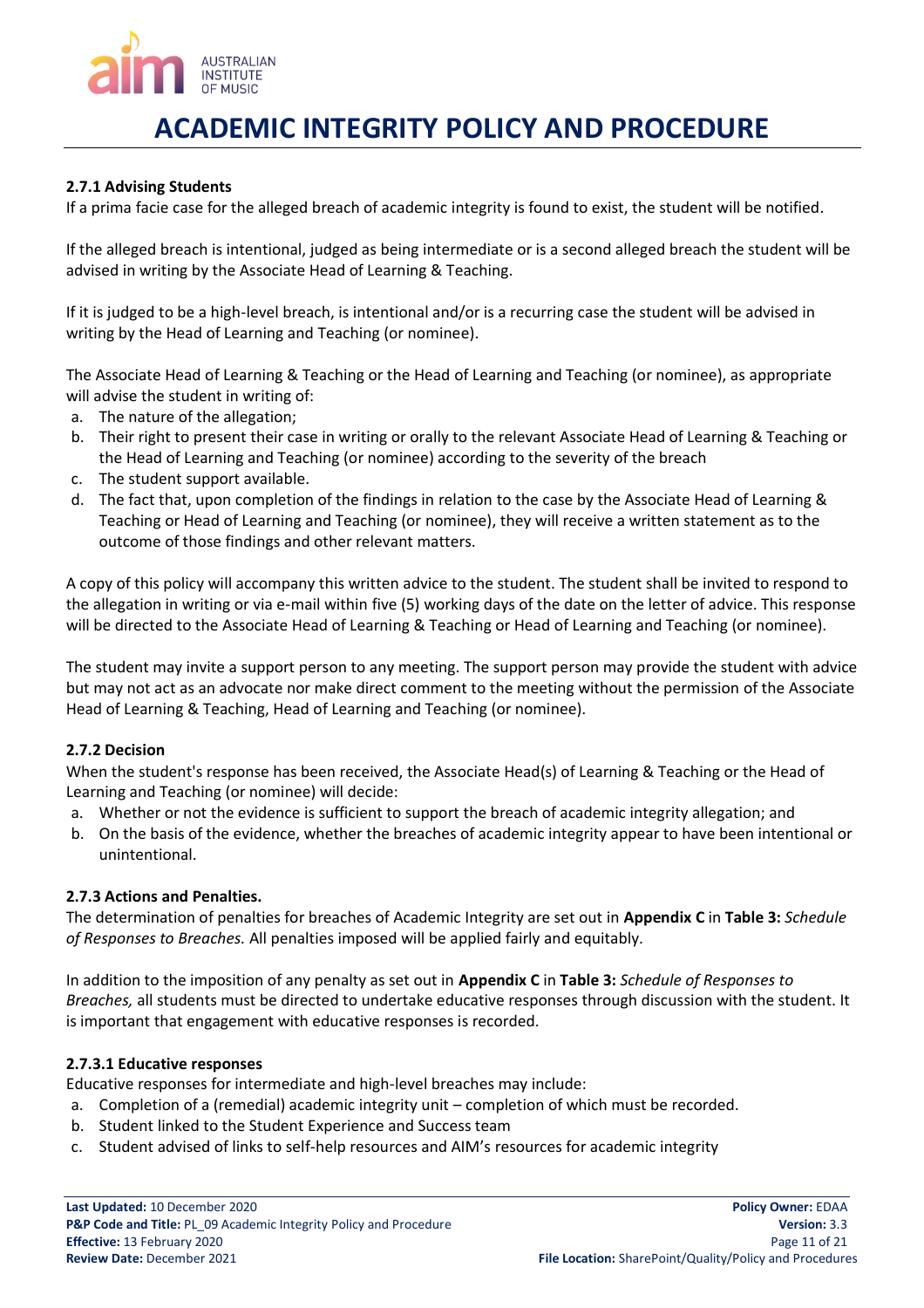

### <span id="page-11-0"></span>**2.7.4 Outcome and Action**

The Associate Head of Learning & Teaching or Head of Learning and Teaching (or nominee) shall follow one of three possible courses of action:

- 1. Conclude that the allegation of an intermediate or high-level breach of academic integrity is not supported.
	- a. Dismiss the allegation and advise the Lecturer that no further action need be taken.
	- b. The student will be advised of this outcome in writing.
- 2. Conclude that the allegation of an intermediate or high-level breach breaches of academic integrity is substantiated, and the breach of academic integrity was intentional.
	- a) Consult Paradigm for prior instances of unintentional or intentional breaches of academic integrity recorded against the student.
	- b) If there have been no prior occurrences of breaches of academic integrity against the student, impose the following penalties:
		- I. Require the student to undertake an alternative assessment task, **or**
		- II. Downgrade the mark for the assessment item to a zero; **or**
		- III. Downgrade the final grade in the unit to a zero;
	- c) Submit a record of an intentional breach of academic integrity to be recorded against the student's name in Paradigm and in the central academic integrity database.
	- d) Advise the student of this outcome in writing.
	- e) Direct the student to educative support
- 3. If there have been prior occurrences of breaches of academic integrity in other units or awards, the following actions and penalties will normally be applied:
	- a) Consult Paradigm for prior instances of unintentional or intentional breaches of academic integrity recorded against the student.
	- b) Retake of the failed unit(s), **or**
	- c) Failure of the study period or level of study with a requirement to retake units, **or**
	- d) Suspending the student from enrolment in a particular unit(s)/ course and/or award for such period as the Head of Learning and Teaching may decide; **or**
	- e) Recommending to the Dean of Academic Affairs that the student be excluded from the Institute permanently or for such period as the Dean of Academic Affairs may decide.
	- f) Submit a record of intentional breaches of academic integrity to be recorded against the student's name in Paradigm.
	- g) The student will be advised of this outcome in writing.

# <span id="page-11-1"></span>**2.8 Referral of proposed penalty to Dean of Academic Affairs (DAA)**

Where the proposed penalty has been referred to DAA by HoLT (at HoLT's discretion), the student will be provided by the Head of Learning and Teaching (or nominee) with a copy of all materials sent to the DAA and will be given an opportunity to further answer the allegation if they choose to do so.

The DAA will review all aspects of the case and shall follow the following courses of action:

- a) Consider the recommendations made by the Head of Learning and Teaching and determine whether any suspension or exclusion should apply and for what period.
- b) Advise the Head of Learning and Teaching (or nominee) of their decision.
- c) Submit a record of intentional breach of academic integrity to be recorded against the student's name in Paradigm and cause the appropriate administrative steps to be taken to enforce the relevant penalty.
- d) Advise the student of this outcome in writing.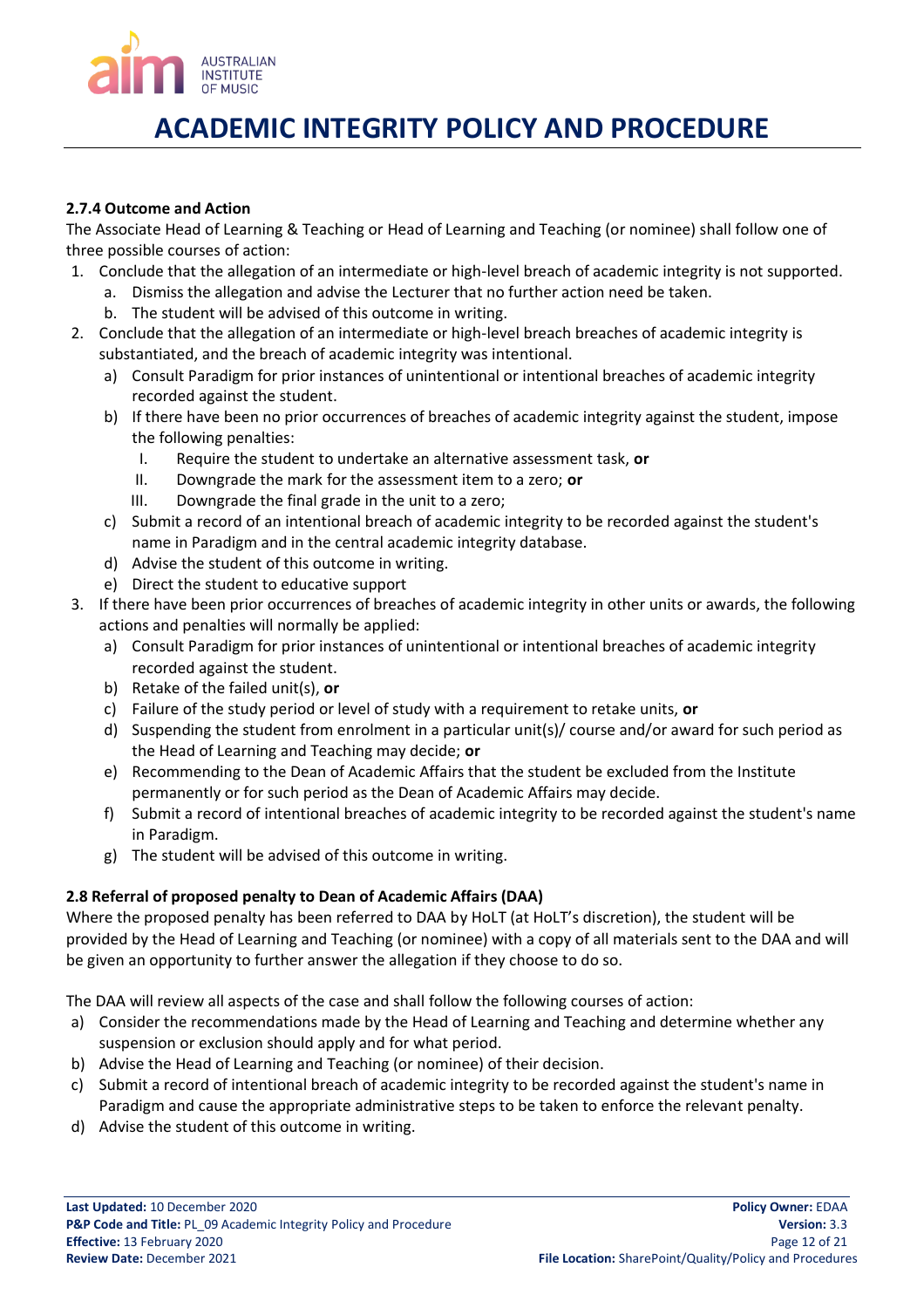

### <span id="page-12-0"></span>**2.9 Conflict of Interest**

If the Head of Learning and Teaching (or nominee) is the staff member who raises the suspicion of a breach of academic integrity, then the DAA should perform the Head of Learning and Teaching (or nominee) role. If the DAA is the member of staff who raised the suspicion of a case of academic integrity, then the Head of Learning and Teaching should perform the DAA role.

#### <span id="page-12-1"></span>**2.10 Record Keeping**

At each stage of the investigation, records should be gathered of all relevant documentation including:

- a. The assessment or other piece of work in which the alleged breach of academic integrity occurs;
- b. Records of meetings/phone conversations with the student; and
- c. Copies of correspondence, including emails, on the matter.

All records are to be kept on the student file in Paradigm and recorded in the *Academic Integrity Register*. The Academic Administration Manager will provide a summary report to the LQC and AB for consideration and discussion and incidences of breaches of Academic Integrity

### <span id="page-12-2"></span>**2.11 Appeals**

A student who wishes to appeal against the decision made by the Associate Head of Learning & Teaching or Head of Learning and Teaching (or nominee) may appeal the decision in accordance with the *institution's Appeals Policy and Procedure*.

### <span id="page-12-3"></span>**3. Accountabilities**

### <span id="page-12-4"></span>**3.1 Responsible Officer**

**a. Dean of Academic Affairs (DAA)** is the owner of this policy and procedure.

### <span id="page-12-5"></span>**3.2 Contact Officer**

- **a. Lecturers:** are responsible for dissemination of information with regard to the nature of breaches of academic integrity and how to avoid them and for preliminary investigation of all assessments and should bring suspected cases of breaches of academic integrity to the attention of the relevant person; most often it is the Associate Head of Learning & Teaching with responsibility for the unit(s) involved; manages low-level breaches
- **b. Associate Head of Learning & Teachings**: accesses the level of breach and manages intermediate-level breaches
- **c. Head of Learning and Teaching (or nominee)**: responsible for ensuring the implementation of this policy by Lecturers and Associate Head of Learning & Teachings and manages high-level breaches
- **d. Academic Administration Manager:** Manages the *Academic Integrity Register*; produces reports for the LQC and AB

### <span id="page-12-6"></span>**4. Supporting Information**

#### <span id="page-12-7"></span>**4.1 Supporting Documents**

- *Academic Integrity Register*
- <span id="page-12-8"></span>**4.2 Related Documents**
	- *[Assessment Appeals Application](http://eforms.aim.edu.au/assessment-appeals.html)*
	- *[Assessment Appeals Policy and Procedure](https://aimusic.sharepoint.com/Quality/Shared%20Documents/Assessment%20Appeals%20Policy%20and%20Procedure.pdf?CT=1566370903065&OR=ItemsView)*
	- *[Student Code of Conduct](https://aimusic.sharepoint.com/Quality/Shared%20Documents?viewpath=%2FQuality%2FShared%20Documents&id=%2FQuality%2FShared%20Documents%2FStudent%20Code%20of%20Conduct%2Epdf&parent=%2FQuality%2FShared%20Documents)*
	- *Student Discipline Policy and Procedure*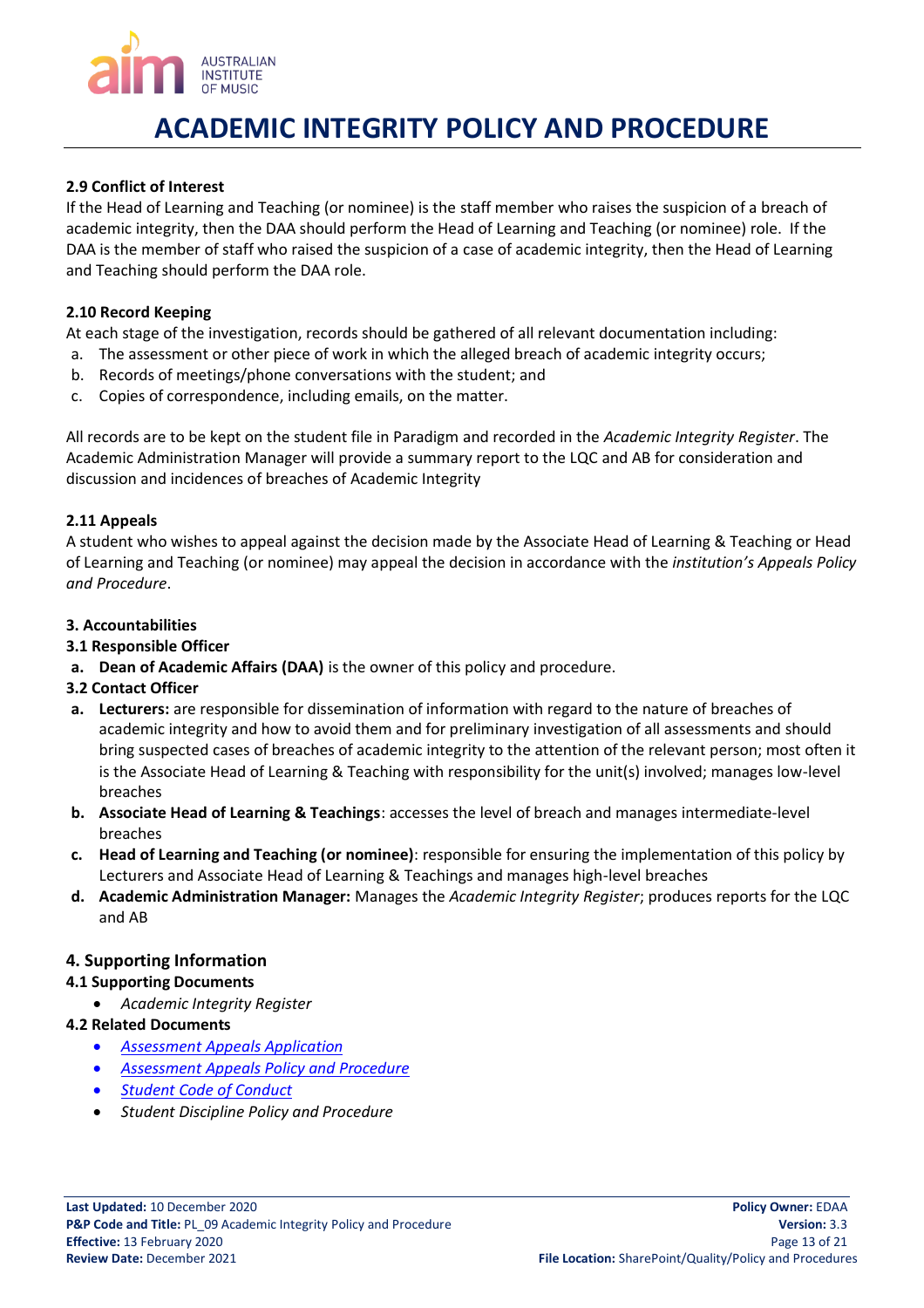

### **4.3 Superseded Documents**

Nil

### <span id="page-13-0"></span>**5. Definitions and Acronyms**

| Term/Acronym                                                                                                                                                                                                                                                                                                       | <b>Definition</b>                                                                                                                                                                                                                                                                                                                                                                                                                                                                                                                                   |  |
|--------------------------------------------------------------------------------------------------------------------------------------------------------------------------------------------------------------------------------------------------------------------------------------------------------------------|-----------------------------------------------------------------------------------------------------------------------------------------------------------------------------------------------------------------------------------------------------------------------------------------------------------------------------------------------------------------------------------------------------------------------------------------------------------------------------------------------------------------------------------------------------|--|
| AIM referred to as the<br>'Institute'                                                                                                                                                                                                                                                                              | The Australian Institute of Music Limited ABN: 89 003 261 112; PRV: 12050; CRICOS 00665C.                                                                                                                                                                                                                                                                                                                                                                                                                                                           |  |
| <b>Cheating</b>                                                                                                                                                                                                                                                                                                    | Seeking to obtain an unfair advantage in an examination or in other written or practical<br>work required to be submitted or completed by a student for assessment                                                                                                                                                                                                                                                                                                                                                                                  |  |
| <b>Collusion</b><br>(Unauthorised collaboration) involves working with others, without permission of the<br>Lecturer, to produce work that is then presented as work completed independently by the<br>student. Collusion is a form of plagiarism. Students should not knowingly allow their work to<br>be copied. |                                                                                                                                                                                                                                                                                                                                                                                                                                                                                                                                                     |  |
| <b>Contract Cheating</b>                                                                                                                                                                                                                                                                                           | Engaging others to complete part or all of an assessment, then submitting the work as<br>though it was their own.                                                                                                                                                                                                                                                                                                                                                                                                                                   |  |
| <b>Educative Response</b>                                                                                                                                                                                                                                                                                          | Assisting a student to understand the error and learn better techniques                                                                                                                                                                                                                                                                                                                                                                                                                                                                             |  |
| Group work                                                                                                                                                                                                                                                                                                         | A formally established assessment task to be conducted by a number of students working<br>together, resulting in a single piece of assessment or a number of associated pieces of<br>assessment.                                                                                                                                                                                                                                                                                                                                                    |  |
| Improper conduct                                                                                                                                                                                                                                                                                                   | Consciously acting in a manner that would assist another student to commit breaches of<br>academic integrity or acting in an inappropriate manner to obtain information with the<br>intent to, for example, plagiarise.                                                                                                                                                                                                                                                                                                                             |  |
| <b>Intentional plagiarism</b>                                                                                                                                                                                                                                                                                      | An act defined in plagiarism that arises from an intention to deceive.                                                                                                                                                                                                                                                                                                                                                                                                                                                                              |  |
| Lecturer                                                                                                                                                                                                                                                                                                           | Teaching team member, tutor, casual staff member or marker                                                                                                                                                                                                                                                                                                                                                                                                                                                                                          |  |
| Legitimate collaboration                                                                                                                                                                                                                                                                                           | Any constructive educational and intellectual practice that aims to facilitate optimal<br>learning outcomes through interaction between students.                                                                                                                                                                                                                                                                                                                                                                                                   |  |
| Plagiarism                                                                                                                                                                                                                                                                                                         | Intentional or unintentional use of the work of other persons, copying (in whole or in part)<br>the work or data of other persons, or presenting substantial extracts from written, printed,<br>electronic or other media in a student's written, oral, electronic/on-line or group<br>assessment work without due acknowledgment. Plagiarism involves giving the impression<br>that a student has thought, written or produced something that has, in fact, been taken<br>from another. Any act of plagiarism constitutes a breach of this policy. |  |
| <b>Unintentional academic</b><br>integrity breach                                                                                                                                                                                                                                                                  | An act defined as a breach of academic integrity that arises from lack of knowledge or<br>understanding of the concept of good academic practice or plagiarism, or lack of<br>preparation, skill or care.                                                                                                                                                                                                                                                                                                                                           |  |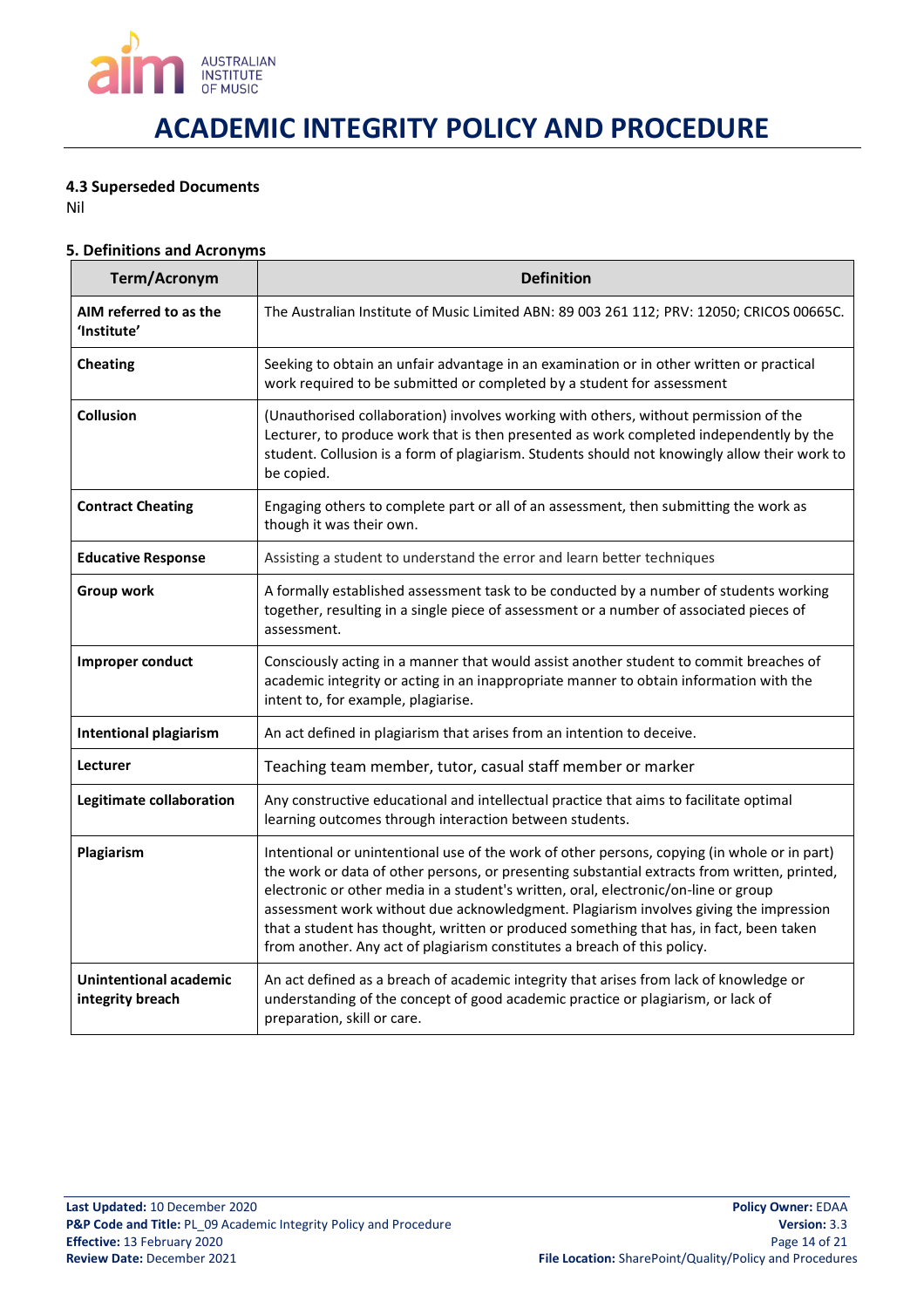

### <span id="page-14-0"></span>**6. Approval and Review Details**

| <b>Version</b> | Date Approved by<br><b>Leadership Group</b> | <b>Date Approval</b><br><b>Academic Board</b> | Date Approved by<br><b>Board of Directors</b> | <b>Amendment Details</b>                                                                                                                                                                                                                                                                                                                                 |
|----------------|---------------------------------------------|-----------------------------------------------|-----------------------------------------------|----------------------------------------------------------------------------------------------------------------------------------------------------------------------------------------------------------------------------------------------------------------------------------------------------------------------------------------------------------|
| 1.0            | 23/01/2018                                  | 01/03/2018                                    | 15/03/2018                                    | New policy                                                                                                                                                                                                                                                                                                                                               |
| 2.0            |                                             |                                               |                                               | Policy Name changed to 'Academic<br>$\bullet$<br>Integrity'<br>Updated details on:<br>$\bullet$<br>Types and levels of breached of<br>$\circ$<br>Academic Integrity<br>Criteria for assessing breaches<br>$\circ$<br>of Academic Integrity<br>Schedule of responses to<br>$\circ$<br>breaches<br>Responsibilities<br>٠<br>New policy format<br>$\bullet$ |
| 3.0            |                                             | 21/11/2019                                    | 05/12/2019                                    | Further refined to simplify the<br>$\bullet$<br>processes<br>Updated responsibilities                                                                                                                                                                                                                                                                    |
| 3.1            |                                             |                                               |                                               | Updated as per AB recommendations                                                                                                                                                                                                                                                                                                                        |
| 3.2            |                                             | 13/02/2020                                    | 05/03/2020                                    | Updated as per AB recommendation to<br>include:<br>All penalties imposed will be applied<br>$\bullet$<br>fairly and equitably.                                                                                                                                                                                                                           |
| 3.3            |                                             |                                               |                                               | Updated role titles<br>$\bullet$<br>Minor changes to template<br>$\bullet$                                                                                                                                                                                                                                                                               |

<span id="page-14-1"></span>**7. Flowchart – Showing process and decision points (pending)**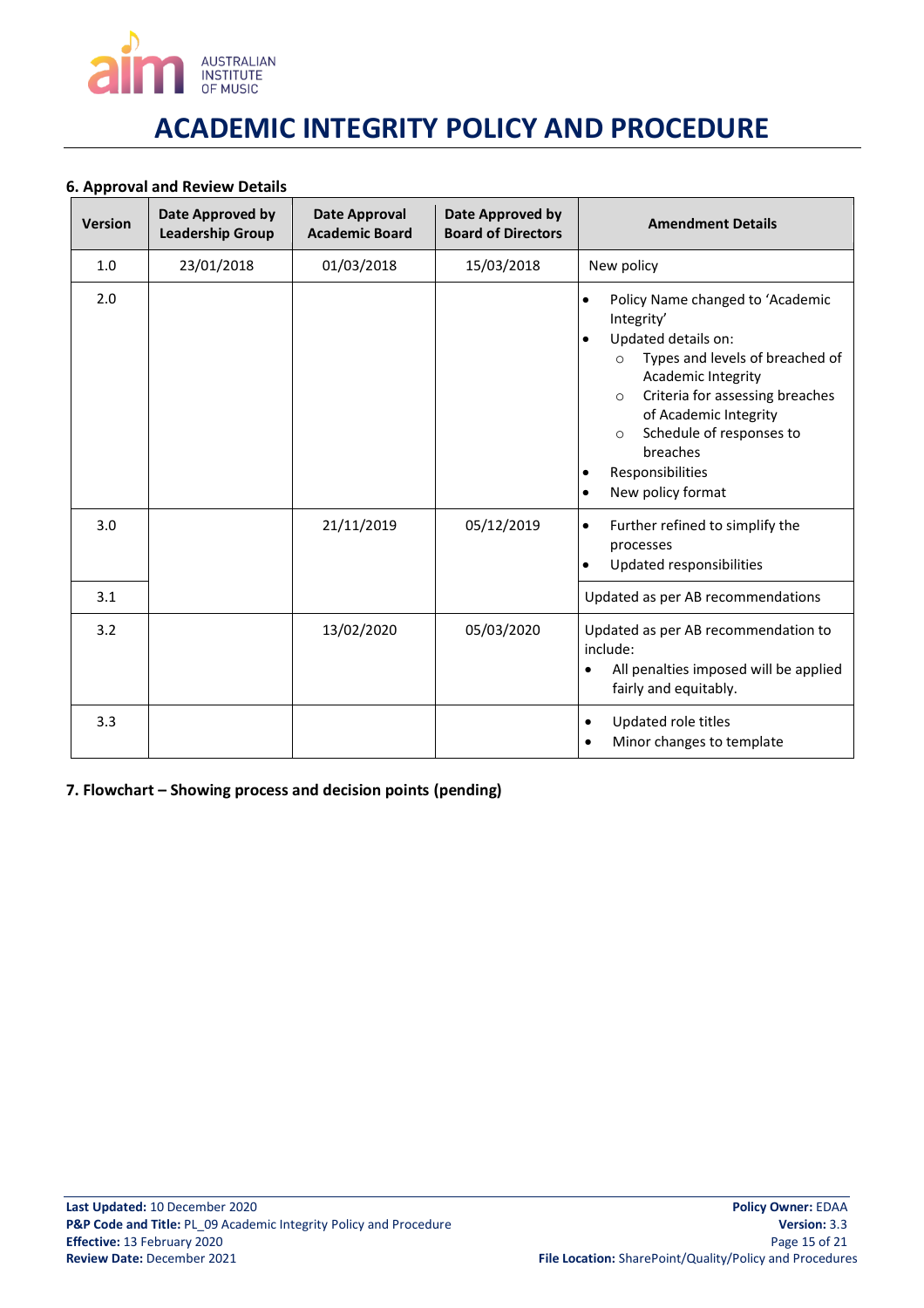

### <span id="page-15-0"></span>**APPENDIX A**

### **Examples of Breaches of Academic Integrity**

The following practices constitute examples of breaches of academic integrity and are significant infringements of the Institute's academic values and policies. This list should be considered as representative, not exhaustive of possible practices:

#### **Plagiarism**

- a. Direct quotations are used and the source has been acknowledged, but the quotes are closely paraphrased or summarised by the student in the content of any assessment task or thesis (This may be intentional or unintentional breaches of academic integrity; referred to as **'sham paraphrasing'**);
- b. Direct quotations are not used, but are closely paraphrased or summarised by the student in the content of any assessment task or thesis, and the source of the material is not acknowledged either by footnoting or other simple reference within the text or bibliography of the paper (This may be intentional or unintentional plagiarism; referred to as **'illicit paraphrasing'**);
- c. Paragraphs, sentences, a single sentence or significant parts of a sentence are copied directly into the content of any assessment task or thesis by the student but are not enclosed in quotation marks and the source has not been appropriately cited and listed in a footnote or bibliography (This may be intentional or unintentional plagiarism; referred to as **'verbatim copying'**);
- d. An idea or information which appears elsewhere in any form\* is represented in any assessment task or thesis as the student's own, without reference being made to the author of that idea or the source of the information (This may be intentional or unintentional plagiarism; a form of **'purloining'**);
- e. Portions of the content of any assessment task or thesis have been copied, cut and pasted, or closely paraphrased from the work of other students, staff, or other person, but submitted under the student's own name (This may be intentional or unintentional plagiarism; a form of **'purloining**');
- f. The student submits, as a new work, an assessment task or project he or she previously produced and had assessed for another unit or award, without appropriate acknowledgement of the fact and without the prior permission of the current lecturer (This may be intentional or unintentional plagiarism, referred to as **'recycling'**);

#### **Copying and Ghost-writing**

- a. The student knowingly and voluntarily produces or contributes content for an assessment task or thesis with the intent of assisting another student to plagiarise, that is, acting as a **'ghost-writer'**;
- b. The content of any assessment task or thesis has been written by someone other than the student, but the work, even if edited somewhat, is submitted under the student's own name and this content has been obtained by the student from the other person without their knowledge (intentional breach of academic integrity; a form of **'purloining'**).
- c. The content of any assessment task or thesis has been written by someone other than the student, but the work, even if edited somewhat, is submitted under the student's own name and this content has been obtained by the student from the original source using inappropriate social, emotional or physical pressures (intentional breach of academic integrity; a form of **'bullying'**).

#### **Contract Cheating**

a. The content of any assessment task or thesis has been written by someone other than the student, but the work, even if edited somewhat, is submitted without acknowledgement, under the student's own name. This includes procuring and submitting work that may be available through various Internet websites offering to produce essays and other documents which may be used or purchased with specific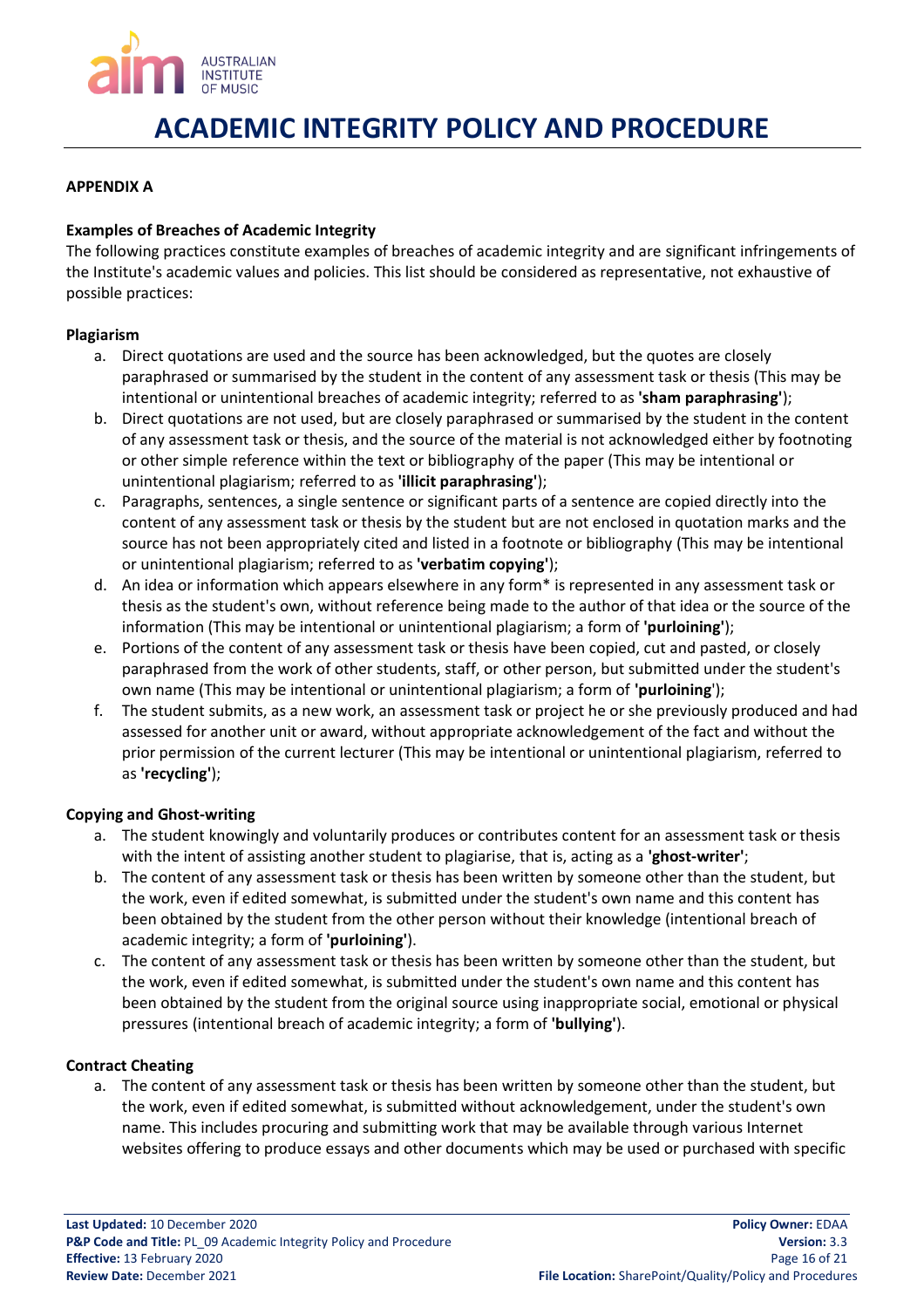

intent of passing the work off as the student's own intellectual work (intentional breaches of academic integrity, referred to as **contract cheating**);

b. The student outsources their assessments to a third party, whether that is a commercial provider, current or former student, family member or acquaintance. It includes the unauthorised use of file-sharing sites, as well as organising another person to take an examination (intentional breaches of academic integrity, referred to as **'contract cheating'**)

### **For more detail, refer to the AIM Academic Style guide, available on Sharepoint.**

*\* Some examples of this are books, journals, newspaper or magazine articles, television programs, material downloaded from an Internet site, theses, computer stored data and software, lecture notes, video or audio tapes.*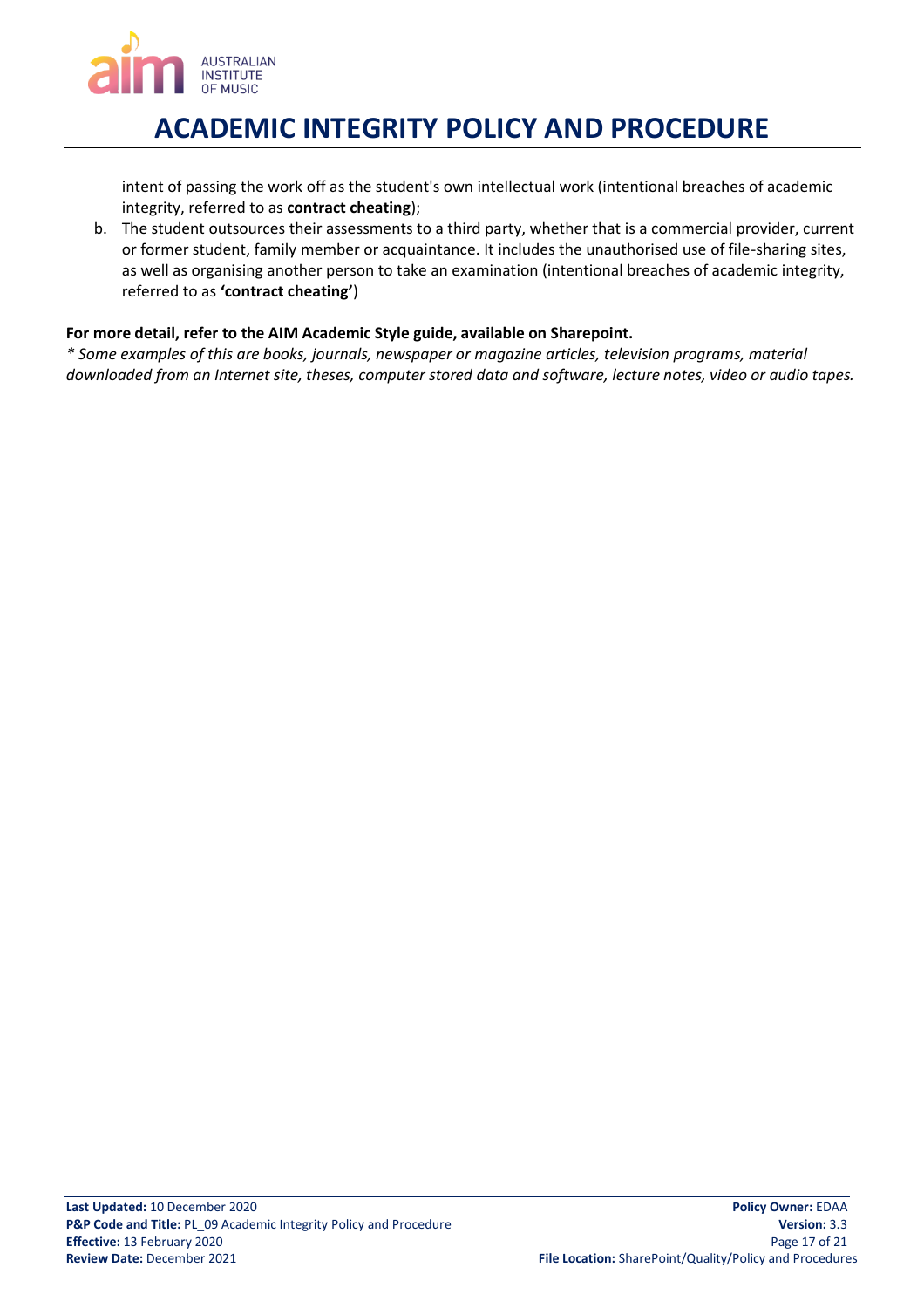

#### <span id="page-17-0"></span>**APPENDIX B**

#### **Table: 2 Criteria for Assessing Breaches of Academic Integrity**

|                                                                                                                                                                                                | <b>LOW: POOR ACADEMIC</b><br><b>PRACTICE</b>                                                                                                                                                                                                                                                                                                                                                                                                        | <b>INTERMEDIATE LEVEL</b><br><b>BREACH</b>                                                                                                                                                                                                                                                                                                                                                                                      | <b>HIGH LEVEL BREACH</b>                                                                                                                                                                                                                                                                                                                                                                                                   |
|------------------------------------------------------------------------------------------------------------------------------------------------------------------------------------------------|-----------------------------------------------------------------------------------------------------------------------------------------------------------------------------------------------------------------------------------------------------------------------------------------------------------------------------------------------------------------------------------------------------------------------------------------------------|---------------------------------------------------------------------------------------------------------------------------------------------------------------------------------------------------------------------------------------------------------------------------------------------------------------------------------------------------------------------------------------------------------------------------------|----------------------------------------------------------------------------------------------------------------------------------------------------------------------------------------------------------------------------------------------------------------------------------------------------------------------------------------------------------------------------------------------------------------------------|
| <b>Criteria</b>                                                                                                                                                                                |                                                                                                                                                                                                                                                                                                                                                                                                                                                     | <b>Breaches of Academic Integrity</b><br>An overall judgement as to whether a breach is LOW (poor academic practice),<br>INTERMEDIATE or HIGH is made on the basis of an overall qualitative assessment based on<br>the five criteria set out below.                                                                                                                                                                            |                                                                                                                                                                                                                                                                                                                                                                                                                            |
| <b>Type of breach</b>                                                                                                                                                                          | For example:<br>Referencing or<br>$\bullet$<br>attribution of work is<br>not clear or adequate or<br>has numerous errors.<br>Inappropriate<br>$\bullet$<br>paraphrasing<br>Failure to reference<br>$\bullet$<br>and/or cite adequately<br>Copying fragments of<br>$\bullet$<br>material from websites,<br>book or other<br>publications<br>Resubmitting parts of<br>$\bullet$<br>previous assignments<br>without the permission<br>of the Institute | For example:<br>False indication of<br>$\bullet$<br>contribution to group<br>work<br>Recycling significant<br>$\bullet$<br>parts of previous<br>assignments<br>Significant sharing of<br>$\bullet$<br>answers or working<br>together on wording<br>part of an assignment<br>that is an individual<br>assessment task with<br>peers<br>Possession of<br>$\bullet$<br>unauthorised<br>examination materials in<br>the exam venue. | For example:<br>Fabricated references or<br>citations<br>Significant amount of<br>$\bullet$<br>work copied (from<br>students or other<br>sources)<br>Purchased assignment<br>$\bullet$<br>Selling, procuring or<br>$\bullet$<br>hawking examination<br>materials and<br>assessment items<br>Stealing others' work<br>$\bullet$<br>Cheating in an<br>$\bullet$<br>examination<br>Use of file swapping<br>$\bullet$<br>sites |
| <b>Extent of</b><br>breach<br>Amount or<br>proportion of<br>assessment<br>item or work<br>that is not the<br>student's own.<br>Extent to which<br>the assessment<br>process is<br>compromised. | For example:<br>A few paragraphs, or<br>$\bullet$<br>graphics<br>Few elements of<br>$\bullet$<br>computer source code<br>Selling, procuring or<br>$\bullet$<br>hawking a single exam<br>question with a model<br>answer or a portion of<br>an assignment                                                                                                                                                                                            | For example:<br>Comprises minimal<br>$\bullet$<br>original work but<br>demonstrating<br>understanding of the<br>topic/question through<br>the way in which the<br>assessment has been<br>constructed<br>A significant proportion<br>$\bullet$<br>or segment of the work<br>Multiple segments of<br>$\bullet$                                                                                                                    | For example:<br>Comprises minimal<br>$\bullet$<br>original work<br>Significant appropriation<br>$\bullet$<br>of ideas or artistic work<br>Selling, procuring or<br>$\bullet$<br>hawking a number of<br>exam papers, exam<br>scripts or assignments                                                                                                                                                                         |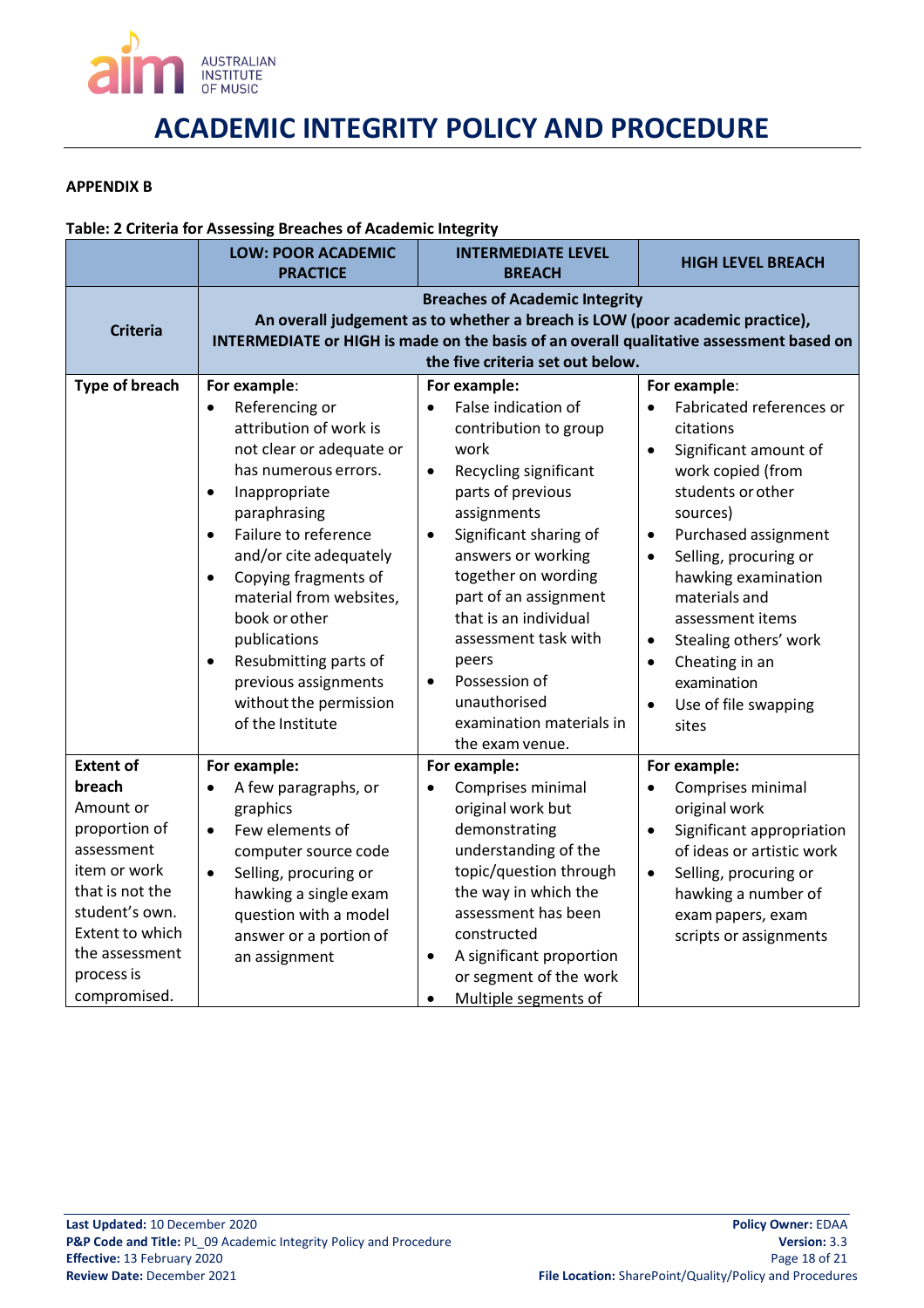

|                                                                                                                                                           | <b>LOW: POOR ACADEMIC</b><br><b>PRACTICE</b>                                                                                                                                                                                                                                                                               | <b>INTERMEDIATE LEVEL</b><br><b>BREACH</b>                                                                                                                                                                                         | <b>HIGH LEVEL BREACH</b>                                                                                                                                                                                                                                                                                                   |
|-----------------------------------------------------------------------------------------------------------------------------------------------------------|----------------------------------------------------------------------------------------------------------------------------------------------------------------------------------------------------------------------------------------------------------------------------------------------------------------------------|------------------------------------------------------------------------------------------------------------------------------------------------------------------------------------------------------------------------------------|----------------------------------------------------------------------------------------------------------------------------------------------------------------------------------------------------------------------------------------------------------------------------------------------------------------------------|
| <b>Experience of</b><br>the student<br>Relates to the<br>expectation<br>that the<br>student should<br>be aware of the<br>seriousness of<br>their actions. | For example:<br>First year student, first<br>semester undergraduate<br>student who has not<br>previously attempted<br>this type of assessment                                                                                                                                                                              | For example:<br><b>Students after first</b><br>$\bullet$<br>semester of program<br>but before final year<br>After completion of<br>$\bullet$<br>known instruction in<br>avoiding plagiarism                                        | For example:<br>Final year, experienced<br>student<br>Where student is<br>$\bullet$<br>expected to fully<br>understand and exhibit<br>academic integrity<br>Submitted dissertation/<br>thesis                                                                                                                              |
| Intent of<br>student<br>Intentionality of<br>the act                                                                                                      | For example:<br>Plagiarism appears<br>$\bullet$<br>accidental, unintentional<br>or due to lack of<br>knowledge<br>Solicitation occurs<br>through cultural<br>considerations or by<br>accident<br>Cultural considerations/<br>$\bullet$<br>mitigating circumstances<br>e.g. no prior instruction<br>or unclear instructions | For example:<br>Plagiarism appears<br>$\bullet$<br>intentional<br>Intent to cheat is<br>$\bullet$<br>probable<br>Two or more students<br>$\bullet$<br>involved<br>Solicitation occurs<br>$\bullet$<br>among a group of<br>students | For example:<br>Plagiarism is deliberate,<br>intentional and planned<br>Actions contravene clear<br>$\bullet$<br>instructions Intent to<br>cheat is evident<br>Solicitation is addressed<br>$\bullet$<br>broadly to students in a<br>range of course/s or<br>program/s with/ without<br>commercial conditions<br>and terms |
| Impact of the<br><b>Breach</b><br>Impact of the<br>act on others                                                                                          | For example:<br>The academic<br>$\bullet$<br>achievement of other<br>students completing the<br>assessment task; and/or<br>the academic<br>achievement of other                                                                                                                                                            | For example<br>The academic<br>achievement of other<br>students enrolled in the<br>program and the<br>reputation of the<br>degrees are impacted                                                                                    | For example<br>The reputation of the<br>Institute is impacted                                                                                                                                                                                                                                                              |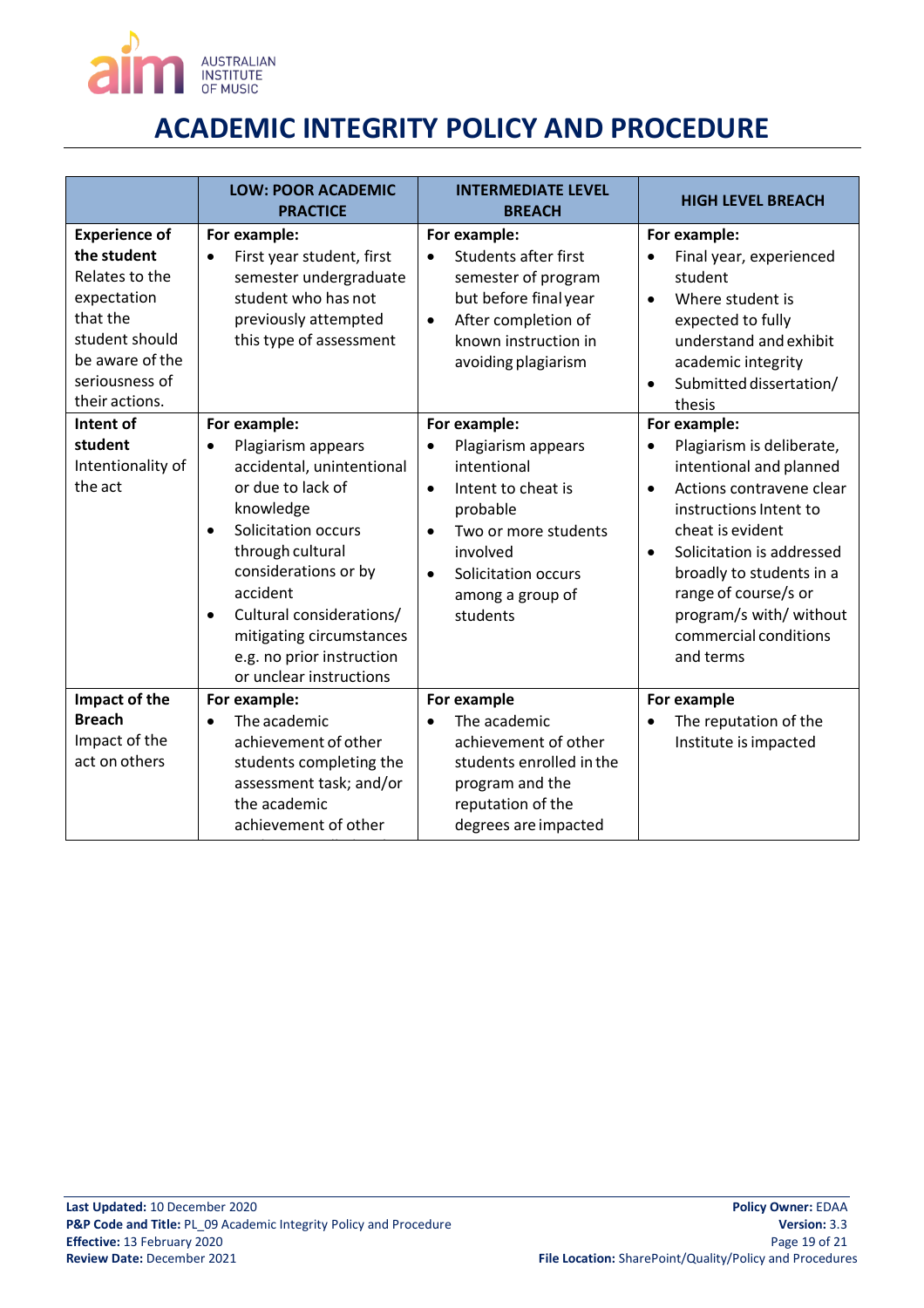

#### <span id="page-19-0"></span>**APPENDIX C**

### **Table 3: Schedule of Responses to Breaches**

|                | <b>LEVEL OF BREACH</b>        | <b>RESPONSIBILITY</b>    | <b>PENALTY</b>                                                    |
|----------------|-------------------------------|--------------------------|-------------------------------------------------------------------|
|                | <b>Poor Academic Practice</b> | Lecturer                 | Educative response: Student to be referred to an                  |
| а.             | the student is at an          | (with advice from        | appropriate Academic Integrity Module to educate the              |
|                | early stage of an             | Academic Adviser,        | student on correct academic practice.                             |
|                | undergraduate                 | as appropriate)          |                                                                   |
|                | program of study;             |                          | Plus, one or more of the following:                               |
|                | b. the student is             |                          | The issue of a warning to the student.                            |
|                | undertaking study at          |                          | A requirement that the student resubmit/resit the<br>$\bullet$    |
|                | an Australian HEI for         |                          | assessment item without penalty.                                  |
|                | the first time;               |                          | A requirement that the student provide additional                 |
| $\mathsf{c}$ . | the conduct                   |                          | material to support the assessment item.                          |
|                | represents a minor            |                          | The imposition of a mark penalty of no more than 10%              |
|                | contravention of              |                          | of the available marks for assessment                             |
|                | acknowledgement               |                          |                                                                   |
|                | practice, academic            |                          |                                                                   |
|                | standards or                  |                          |                                                                   |
|                | requirements; and/or          |                          |                                                                   |
|                | d. there is other             |                          |                                                                   |
|                | compelling evidence           |                          |                                                                   |
|                | that the conduct              |                          |                                                                   |
|                | arose from a genuine          |                          |                                                                   |
|                | lack of understanding         |                          |                                                                   |
|                | of acknowledgement            |                          |                                                                   |
|                | practice or other             |                          |                                                                   |
|                | academic standards or         |                          |                                                                   |
|                | requirements.                 |                          |                                                                   |
|                | Intermediate-Level            | <b>Associate Head of</b> | Educative response: Student to be referred to the                 |
|                | <b>Breaches</b>               | Learning &               | appropriate Academic Integrity module to educate the              |
|                |                               | <b>Teaching</b>          | student on correct academic practice.                             |
|                |                               |                          |                                                                   |
|                |                               |                          | Plus, one or more of the following Penalties:                     |
|                |                               |                          | Submission of an alternative assessment task;                     |
|                |                               |                          | Resubmission of assessment task with a mark penalty;<br>$\bullet$ |
|                |                               |                          | through                                                           |
|                |                               |                          | Deduction of marks for assessment task; or                        |
|                |                               |                          | Student restricted to a bare pass mark of 50, or                  |
|                |                               |                          | Student restricted to a mark of 45 and required to sit a          |
|                |                               |                          | supplementary examination);                                       |
|                |                               |                          | Zero mark in assessment task                                      |
|                |                               |                          | Zero mark for the unit.                                           |